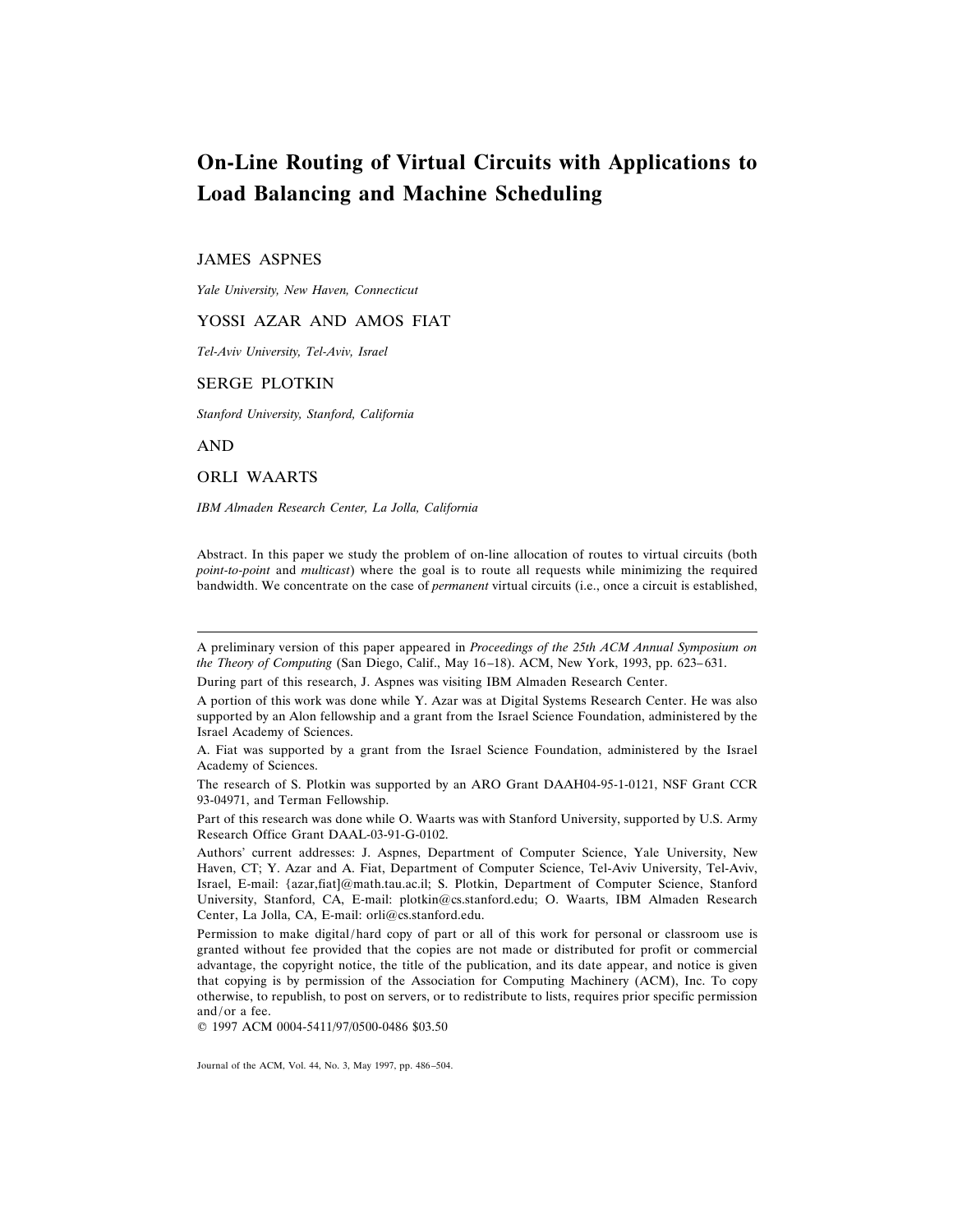## *Application of On-Line Routing of Virtual Circuits* 487

it exists forever), and describe an algorithm that achieves an  $O(\log n)$  competitive ratio with respect to maximum congestion, where *n* is the number of nodes in the network. Informally, our results show that instead of knowing all of the future requests, it is sufficient to increase the bandwidth of the communication links by an  $O(\log n)$  factor. We also show that this result is tight, that is, for any on-line algorithm there exists a scenario in which  $\Omega(\log n)$  increase in bandwidth is necessary in directed networks.

We view virtual circuit routing as a generalization of an on-line load balancing problem, defined as follows: jobs arrive on line and each job must be assigned to one of the machines immediately upon arrival. Assigning a job to a machine increases the machine's load by an amount that depends both on the job and on the machine. The goal is to minimize the maximum load.

For the *related machines* case, we describe the first algorithm that achieves constant competitive ratio. For the *unrelated* case (with *n* machines), we describe a new method that yields *O*(log *n*)-competitive algorithm. This stands in contrast to the natural greedy approach, whose competitive ratio is exactly *n*.

Categories and Subject Descriptors: C.2.1 **[Computer-Communication Networks]:** Network Architecture and Design; F.2.2 **[Analysis of Algorithms and Problem Complexity]:** Nonnumerical Algorithms and Problems

#### General Terms: Algorithms, Theory

Additional Key Words and Phrases: High-speed networks, on-line algorithms, optimization, routing

#### 1. *Introduction*

1.1. VIRTUAL CIRCUIT ROUTING. High-speed integrated communication networks are going to become a reality in the near future. Implementation of these networks raises numerous new issues that either did not exist or could be easily addressed in the context of the existing low-speed networks. In particular, the increase in the network speed by several orders of magnitude leads to a situation where a small delay of a high-rate bit stream quickly exceeds the available buffer space. This makes it advantageous to use bandwidth-reservation techniques.

The main abstraction through which the customer can use the network is by a *virtual circuit*. In order to use the network, the customer requests it to reserve the required bandwidth between the two communicating points. The network guarantees that the reserved bandwidth will indeed be available as long as needed, creating an illusion of a real circuit dedicated to the customer. One of the basic services that appears in the proposals for future high-speed networks (e.g., ATM [*Int. J. Digital Analog Cabled Syst*. 1988]) is the *permanent virtual circuit* (PVC) service. As far as the user is concerned, such virtual circuit is supposed to behave like a physical line connecting the corresponding points, and hence it is desirable that once such a circuit is created, it will not be "rerouted" by the network except as a result of failures. (Hence the name "permanent".)

In this paper, we develop a framework and techniques that allow us to address the problem of *on-line virtual circuit routing*. We consider the following idealized setting: We are given a network in which each edge has an associated capacity (bandwidth). Requests for virtual circuits arrive on line, where each request specifies the source and destination points, and the required bandwidth. The routing algorithm has to choose a path from the source to the destination and reserve the required bandwidth along this path. The goal is to minimize the maximum (over all edges) of the relative load, defined as the reserved (used) edge bandwidth, measured as a percentage of the total edge capacity. In this paper, we assume that no rerouting is allowed and that the virtual circuits never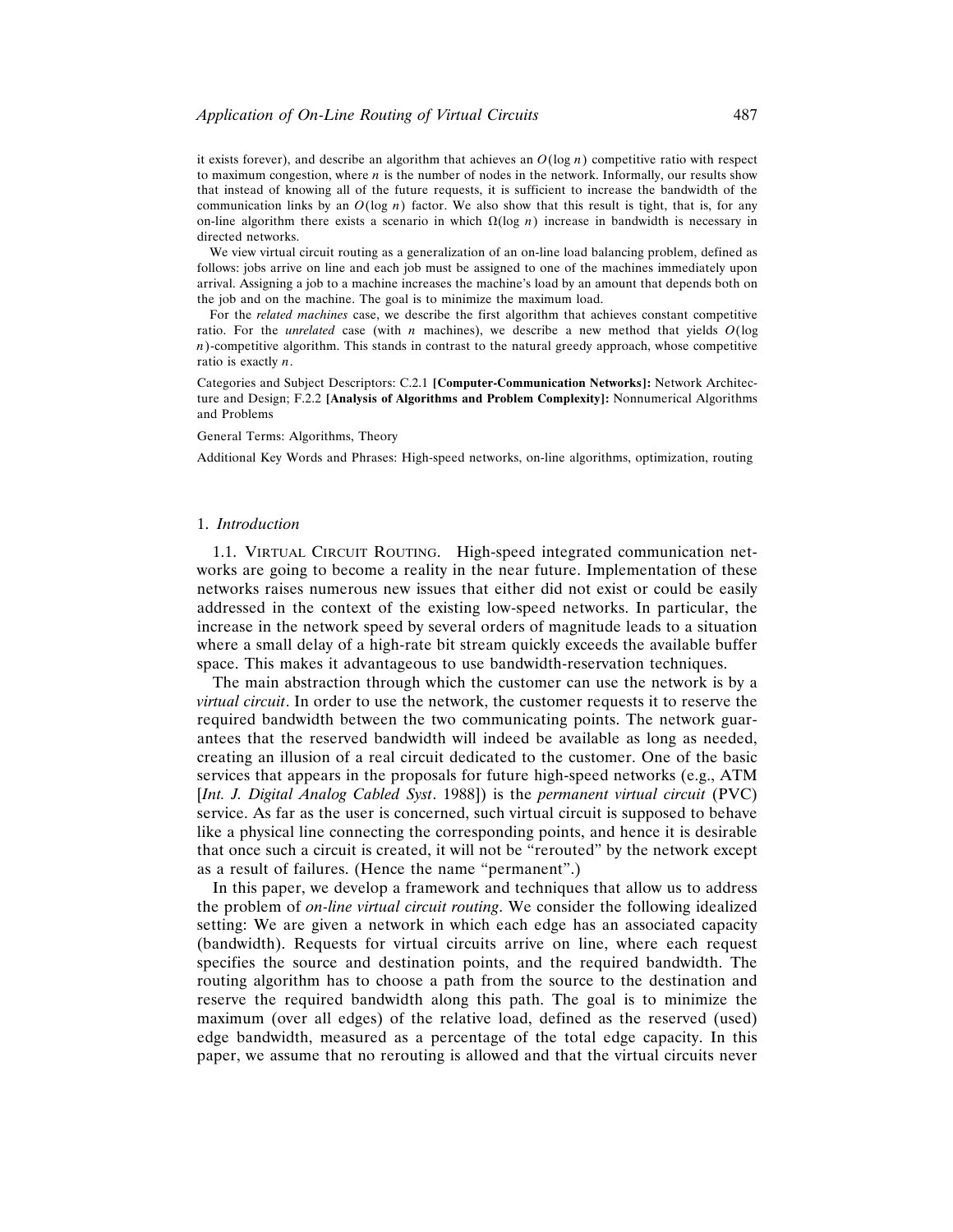disappear. Because all requests must be routed, it follows that the relative load may exceed 1, which can be viewed as a slowdown.

For some applications it is more efficient to use *multicast* circuits, where, instead of a single destination, there are multiple destinations. Examples include teleconferencing, video on demand, database updates, etc. In this case, the routing algorithm has to choose a tree that spans the nodes participating in the multicast.

Our framework and techniques can be applied to several alternative models; discussion of these models is deferred to the end of the introduction. Several recent papers show how to extend the techniques developed in this paper to more general cases, including the routing of *switched virtual circuits* (SVC), that is, circuits that have limited duration in time [Azar et al. 1993; Awerbuch et al. 1993], concurrent routing [Awerbuch and Azar 1994], routing with limited rerouting [Awerbuch et al. 1994], and min-cost circuit routing [Awerbuch et al. 1996]. Multicast circuits were analyzed in Awerbuch and Azar [1995]. Analysis of routing in a Poisson arrivals model was done in Kamath et al. [1996]. Simulation and implementation results described in Gawlick et al. [1995a; 1995b] indicate that on-line routing algorithms based on our techniques outperform traditional algorithms for routing virtual circuits in ATM networks. (See also Plotkin [1995].)

As customary, we evaluate the performance of the on-line algorithms in terms of *competitive ratio*, introduced in Sleator and Tarjan [1985] and further developed in Karlin et al. [1988], Borodin et al. [1992], and Manasse et al. [1988]. In our case, it corresponds to the supremum, over all possible input sequences, of the ratio of the maximum relative load achieved by the on-line algorithm to the maximum relative load achieved by the optimal off-line algorithm.

Using our framework, we derive on-line virtual circuit routing algorithms (point-to-point and multicast) that are *O*(log *n*) competitive with respect to load, where *n* is the number of nodes in the network. We also show an  $\Omega(\log n)$  lower bound on the competitive ratio of any virtual circuit routing algorithm in the case where the underlying network is directed. (The upper bound works for both directed and undirected cases.)

1.2. LOAD BALANCING. We view virtual circuit routing as a generalization of on-line machine scheduling/load balancing. To this end, we concentrate on *nonpreemptive* load-balancing, defined as follows: There are *n* parallel machines and a number of independent jobs; the jobs arrive one by one, where each job has an associated *load vector* and has to be assigned to exactly one of the machines, thereby increasing the *load* on this machine by the amount specified by the corresponding coordinate of the load vector. Once a job is assigned, it cannot be reassigned. The objective is to minimize the maximum load.

The load balancing problems can be categorized into three classes according to the properties of the load vectors, as it is done for the nonpreemptive scheduling problems [Graham et al. 1979]. In the *identical* machines case, all the coordinates of a load vector are the same. This case was first considered by Graham [1966], who showed a  $(2 - (1/n))$ -competitive algorithm, where *n* is the number of machines. The bound was improved in Bartal et al. [1992] to  $2 - \epsilon$  for a small constant  $\epsilon$  (the value of  $\epsilon$  was further improved in Karger et al. [1993]). In the *related* machines case, the *i*th coordinate of each load vector is equal to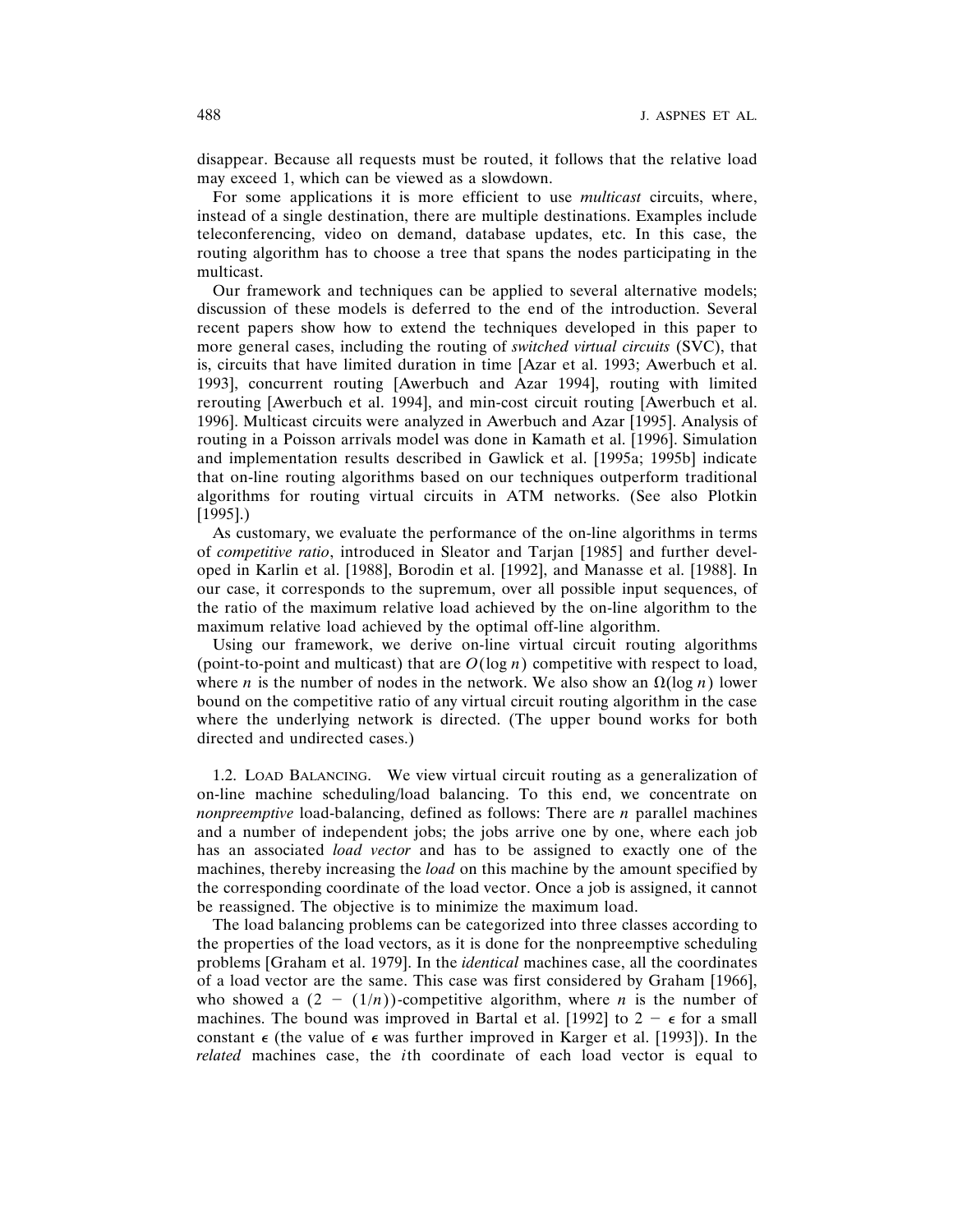$w(j)/v(i)$ , where the "weight"  $w(j)$  depends only on the job *j* and the "speed"  $v(i)$  depends only on the machine *i*. All other cases are referred to as *unrelated machines*. The special case where all coordinates of the load vector are either  $\infty$ or equal to a given value that depends only on the job, was considered in Azar et al. [1992], who described an *O*(log *n*)-competitive algorithm. This case can be viewed as a hybrid between the identical and the unrelated machines case, and it is incomparable to the related machines case. A similar special case was studied in Karp et al. [1990].

In this paper, we show an  $O(\log n)$ -competitive algorithm for the unrelated machines case, and an 8-competitive algorithm for the related machines case. Although competitive analysis notions apply to algorithms without any restrictions on their running times, all on-line algorithms presented in this paper run in deterministic polynomial time, whereas the matching lower bounds are based on information-theoretic arguments and apply even if we allow the on-line algorithm to use randomization.

The *related machines* case is a generalization of the identical machines problem, for which Graham [1966] has shown that a greedy algorithm achieves a constant competitive ratio. Thus, it is natural to ask whether an adaptation of such an algorithm can give a constant competitive ratio for the related machines case as well. We prove that the natural greedy approach (that is, assigning every new job to the machine that will complete it with the lowest resulting load) is Q(log *n*)-competitive. Our (non-greedy) 8-competitive algorithm for this problem can be viewed as an adaptation of the scheduling algorithm of Shmoys et al. [1991] to the context of load balancing.

We show that for the *unrelated machines* case, the natural greedy algorithm is exactly *n*-competitive. This bound should be contrasted with the optimal *O*(log *n*)-competitive greedy strategy of Azar et al. [1992] for the special case where all coordinates of the load vector are either  $\infty$  or equal to a given value that depends only on the job. Thus, the unrelated machines case requires development of new techniques. We introduce a new approach that leads to an  $O(\log n)$ -competitive algorithm for the general unrelated machines case. As shown in Azar et al. [1992], this is the best bound on the competitive ratio one can hope for in this case.

It is easy to see that the identical and related machines problems are special cases of virtual circuit routing. These problems can be reduced to a virtual circuit routing problem on a 2 vertex network, with multiple edges between them. Every edge represents a machine, and the edge capacities represent the relative machine speeds. Every arriving job is translated into a call between the two vertices *s* and *t* where the call bandwidth corresponds to the job weight. The unrelated machine is a special case of a *generalization* of virtual circuit routing where the call requires different bandwidth depending on the edge used. Our virtual circuit algorithms give an optimal  $O(\log n)$ -competitive ratio for this problem.

1.3. OTHER RELATED WORK. Some of the techniques that are used for our on-line framework are based on ideas developed in the context of approximation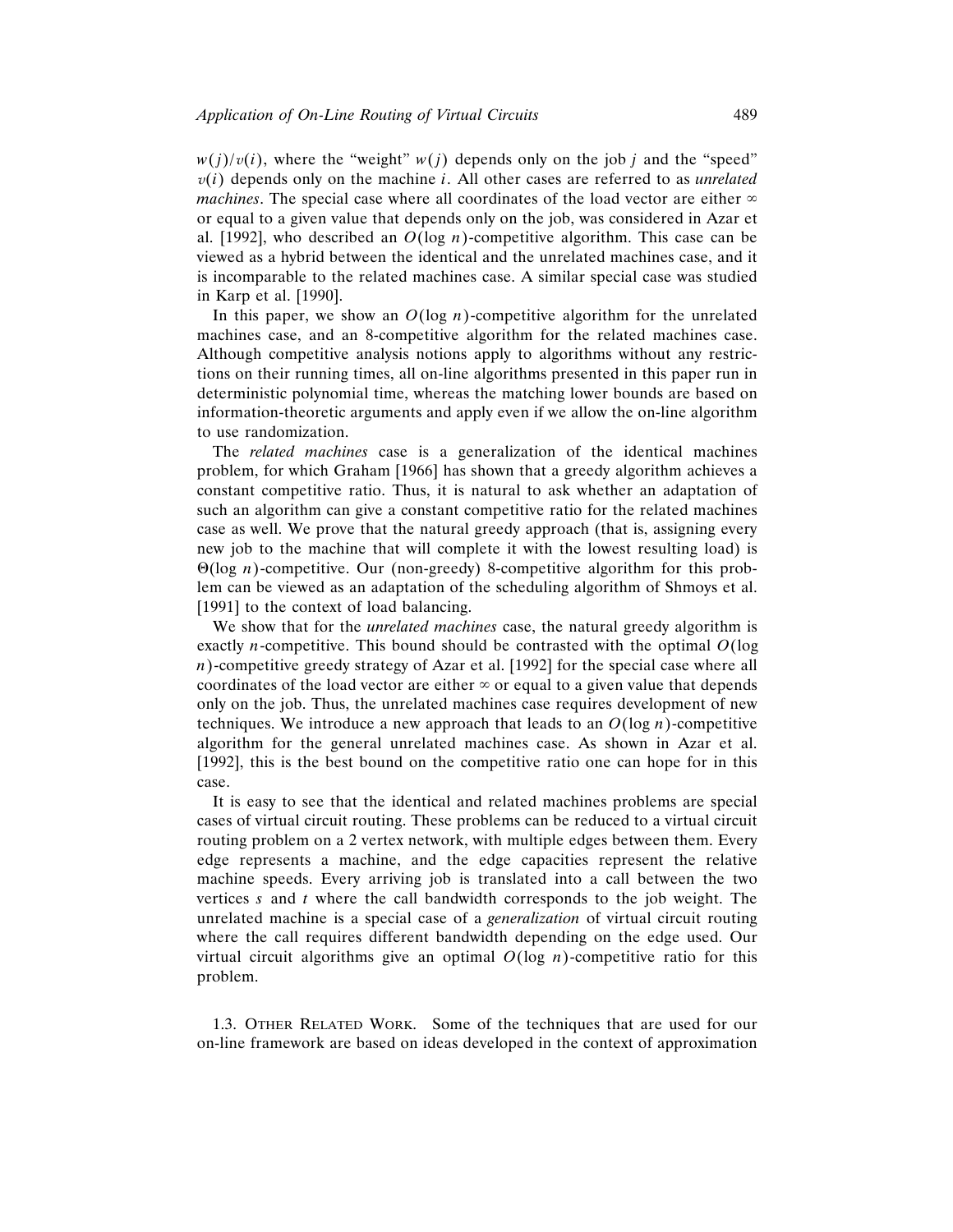algorithms for the multicommodity flow and related problems.<sup>1</sup> In particular, we assign each link a weight that is exponential in the link's load, and choose the routes by computing shortest paths with respect to this weight. The main difference between the algorithms presented here and the previously known off-line approximation algorithms is a novel way of proving the approximation factor, which allows us to execute the algorithm in an on-line fashion.

All the results in this paper concentrate on the case where jobs and virtual circuits are permanent, that is, jobs never leave and virtual circuits never terminate. Azar et al. [1992] introduced a natural generalization of this model, in which requests have *duration* in time. They show an  $\Omega(\sqrt{n})$  lower-bound on the competitive ratio of any load balancing algorithm that deals with the *unknown duration* case, that is, the case where the duration of a request becomes known only upon its termination.

This lower bound suggests considering the case where the duration of a request becomes known upon its arrival (the *known duration* case). The methods developed in this paper were generalized in Azar et al. [1993] giving an *O*(log *nT*)-competitive algorithm for the problems of scheduling unrelated machines in the known duration case, where *T* is the ratio of maximum to minimum duration. Similar results can be achieved for the virtual circuit routing problem. Recently, the lower bound in Azar et al. [1992] was simplified and improved by Ma and Plotkin [1996]. In particular, their bound implies that we can not expect to have a poly(logn*T*) competitive algorithm for the unknown duration case.

Another way to overcome the lower bound in the unknown-duration case is to allow reassignments of existing jobs. For the case, where the coordinates of the load vector are restricted to be 1 or  $\infty$ , Phillips and Westbrook [1993] proposed an algorithm that achieves an  $O(\log n)$ -competitive ratio while making  $O(1)$ amortized reassignments per job. The general case was considered in Awerbuch et al. [1994], who show how to extend the techniques presented here to design an *O*(log *n*)-competitive algorithm with respect to load that reroutes each circuit at most  $O(\log n)$  times.

An alternative measure of network performance is the amortized throughput defined as the average over time of the number of bits transmitted by the accepted connections. In this setting, the network's bandwidth is assumed to be insufficient to satisfy all the requests so some of the requests may need to be rejected upon their arrival. An on-line algorithm in this setting is a combination of a decision mechanism that determines which requests to satisfy together with a strategy that specifies how to route these requests. The goal is to maximize the amortized throughput. A competitive algorithm that maximizes the throughput in a single-link case was provided by Garay and Gopal [1992]; the case where the network consists of single line of nodes was considered by Garay et al. [1993]. The techniques presented here were extended by Awerbuch et al. [1993] to provide competitive solutions for networks with unrestricted topology. Other studies on the throughput performance measure appear in Awerbuch et al. [1994a; 1994b] and Kleinberg and Tardos [1995]. Our routing and scheduling algorithms assume a central scheduler that makes all the decisions. In Awerbuch and Azar [1994], the techniques of this paper were extended to the case where

<sup>&</sup>lt;sup>1</sup> See, for example, Shahrokhi and Matula [1990], Klein et al. [1994], Leighton et al. [1995], Plotkin et al. [1995], and Karger and Plotkin [1995].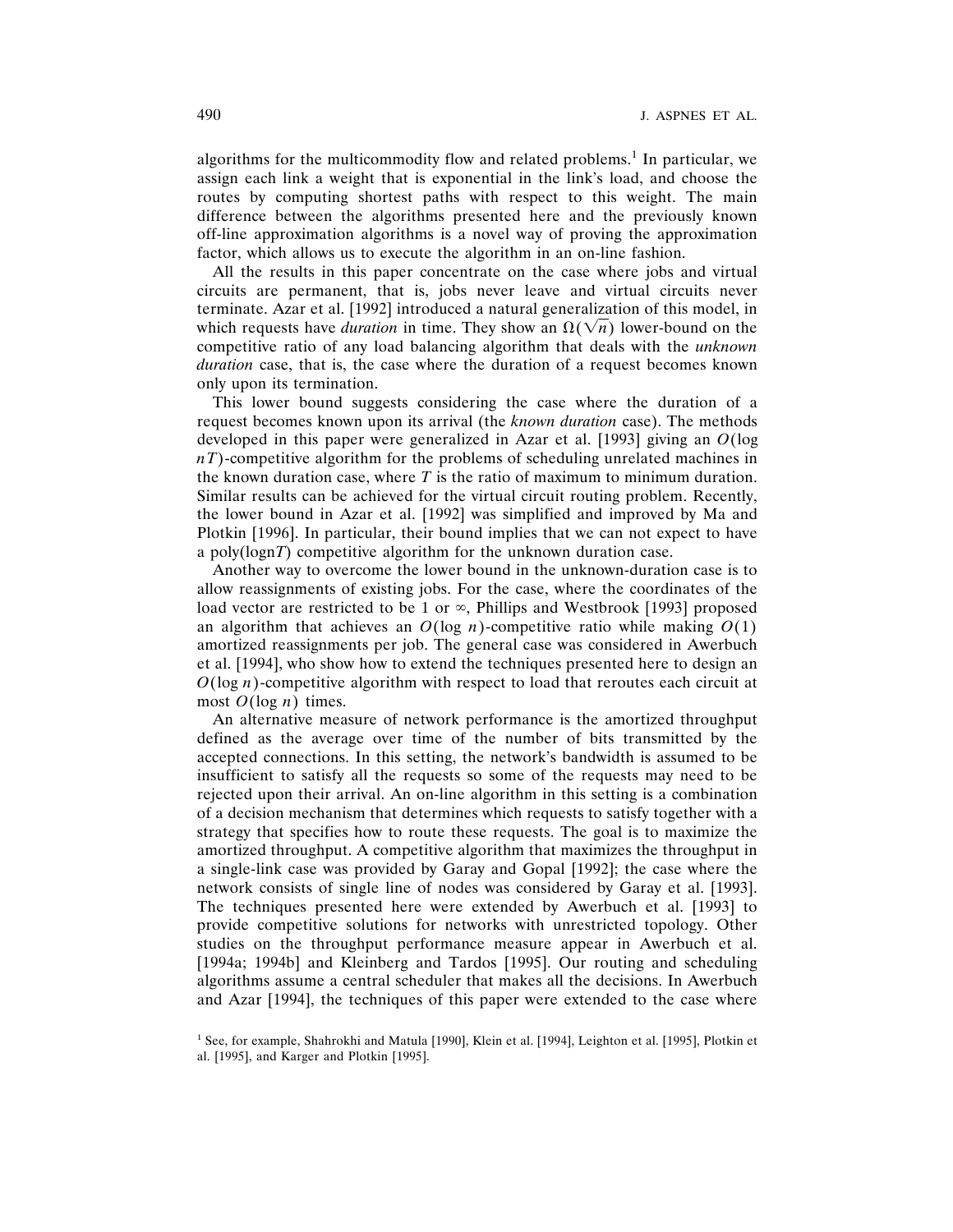there are concurrent requests that have to be satisfied in a decentralized fashion. See Plotkin [1995] for a survey of different on-line routing strategies. We note that another measure of performance for load balancing algorithms appears in Awerbuch et al. [1995], who provided competitive algorithms for that measure.

## 2. *Virtual Circuit Routing*

In this section, we consider the problem of on-line routing of virtual circuits in a capacitated network. Formally, we are given a graph  $G = (V, E)$  with  $|V| = n$ and  $|E| = m$ , and a capacity function *u*:  $E \rightarrow \mathbb{R}^+$ . The requests arrive as tuples  $(s_i, t_i, p(i))$ , where  $s_i, t_i \in V$  and  $p(i) \in \mathbb{R}^+$ . Request *i* is satisfied by choosing a route  $P_i$  from  $s_i$  to  $t_i$  and reserving capacity  $p(i)$  along this route.

Since we will always normalize the requested bandwidth to the total available bandwidth, it will be convenient to define

$$
\forall e \in E, p_e(i) = \frac{p(i)}{u(e)}.
$$

Let  $\mathcal{P} = \{P_1, P_2, \ldots, P_k\}$  be the routes assigned to requests 1 through *k* by the on-line algorithm, and let  $\mathcal{P}^* = \{P_1^*, P_2^*, \ldots, P_k^*\}$  be the routes assigned by the off-line algorithm. Given a set of routes  $\mathcal{P}$ , define the *relative load* after the first *j* requests are satisfied by

$$
\ell_e(j) = \sum_{\substack{i:e \in P_i \\ i \le j}} p_e(i) \tag{1}
$$

and let  $\lambda(j) = \max_{e \in E} \ell_e(j)$ . Similarly, define  $\ell_e^*(j)$  and  $\lambda^*(j)$  to be the corresponding quantities for the routes produced by the off-line algorithm. For simplicity, we will abbreviate  $\lambda(k)$  as  $\lambda$  and  $\lambda^*(k)$  as  $\lambda^*$ . The goal of the on-line algorithm is to produce a set of routes  $\mathcal{P}$  that minimizes  $\lambda/\lambda^*$ .

This problem can be viewed as an instance of 2-terminal net routing or *path-packing*. Minimizing  $\lambda/\lambda^*$  corresponds to asking how much larger we should make the capacities of the edges in order for the on-line algorithm to be able to satisfy all the requests that the off-line algorithm could have satisfied in the network with the original capacities.

It is easy to see that the algorithms presented in this section can be extended to the case where the increase in the bandwidth is not uniform along the route. Namely, the case where a routing request is a vector giving the capacity requirement of the call on each and every edge in the network, should that edge we used in the route. The goal here is to present a connected path of edges from source to destination, where the capacity used on the edges for this call is obtained from the input vector. This is clearly a generalization of the standard routing problem where the entry associated with all edges *e* is simply the (single) call bandwidth.

2.1. ROUTING ALGORITHM. The ASSIGN-ROUTE algorithm is shown in Figure 1. Given a request to allocate a route of capacity *p* from *s* to *t*, ASSIGN-ROUTE assigns a weight to each edge as a function of the change in its relative load that would occur if it were to be used by the new route, and then computes a shortest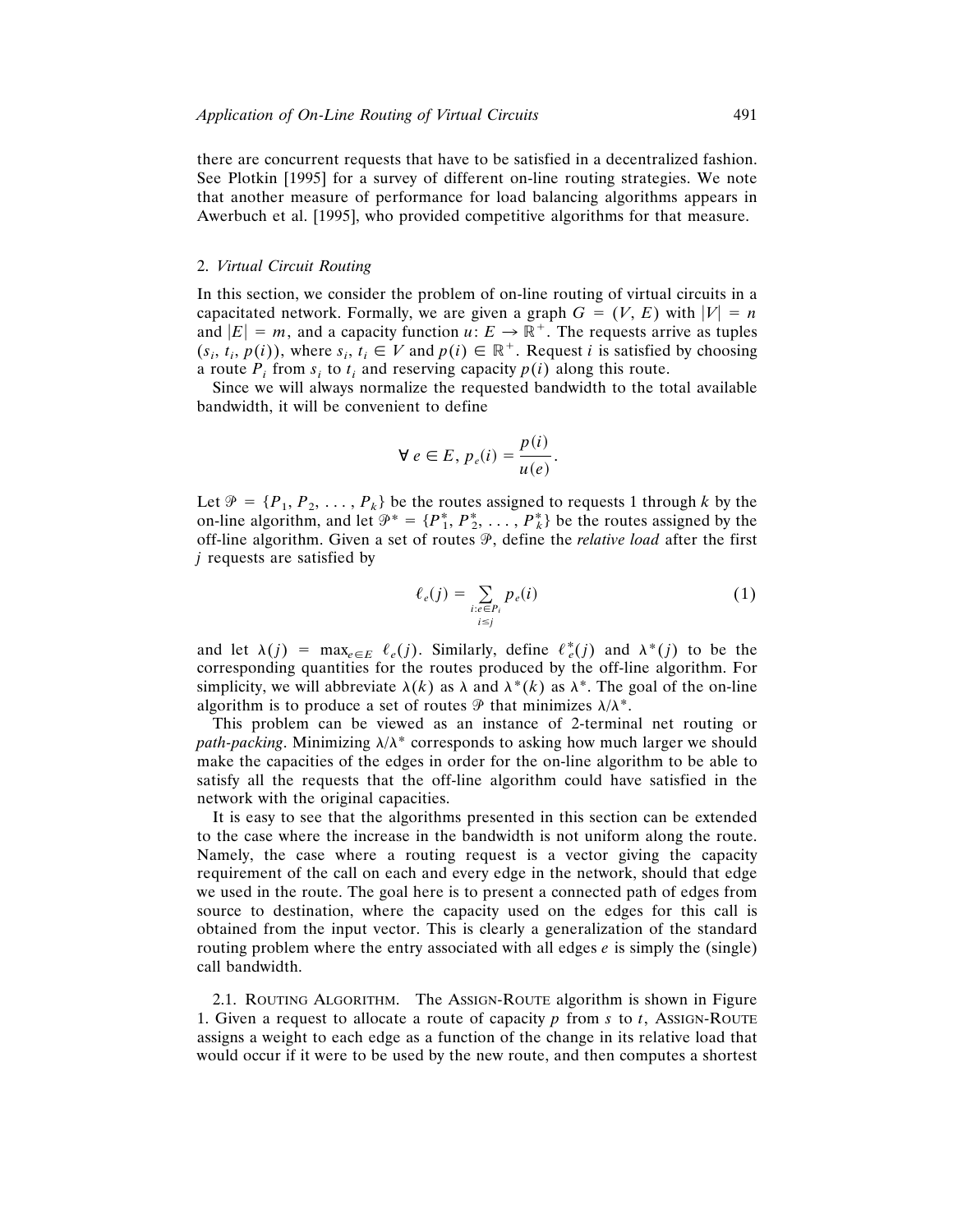**procedure** ASSIGN-ROUTE $(p, s, t, G, \vec{\ell}, \Lambda, \beta)$ ; /\*  $\Lambda$  – current estimate of  $L^*$ .  $\gamma^* \beta$  — designed performance guarantee of the algorithm.  $\forall e \in E, p_e := p/u(e);$  $\forall e \in E, \tilde{p}_e := p_e/\Lambda;$  $\forall e \in E, \tilde{\ell}_e := \ell_e/\Lambda;$  $\forall e \in E: c_e := a^{\tilde{\ell}_e + \tilde{p}_e} - a^{\tilde{\ell}_e};$ Let P be the shortest path from s to t in G w.r.t. costs  $c_e$ ; if  $\exists e \in P: \ell_e + p_e > \beta \Lambda$ then  $b :=$ fail else begin  $\forall e \in P: \ell_e := \ell_e + p_e;$  $b :=$ success end; return $(P, \vec{\ell}, b)$ . end.

FIG. 1. Algorithm ASSIGN-ROUTE.

path from *s* to *t* with respect to these weights; *a* is an appropriately chosen constant.

For convenience, we define the notion of a *designed performance guarantee*  $\beta$  as follows: the algorithm accepts a parameter  $\Lambda$  and never creates load that exceeds  $\beta\Lambda$ . The algorithm is allowed to return "fail" and to refuse to route a circuit if  $\Lambda$  $\langle \lambda^*, \rangle$  otherwise, it has to route all of the requests.

LEMMA 2.1.1. *If*  $\lambda^* \leq \Lambda$ , *then there exists*  $\beta = O(\log n)$  *such that algorithm ASSIGN*-*ROUTE never fails*. *Thus*, *the relative load on an edge never exceeds* bL.

PROOF. To simplify the formulas, we will use tilde to denote normalization by  $\Lambda$ , for example  $\tilde{\ell}_e(j) = \ell_e(j)/\Lambda$ . Define the potential function:

$$
\Phi(j) = \sum_{e \in E} a^{\tilde{\ell}_e(j)} (\gamma - \tilde{\ell}_e^*(j)), \qquad (2)
$$

where *a*,  $\gamma > 1$  are constants. Note that  $\Phi$  is a function of both  $\tilde{\ell}_e$  and  $\tilde{\ell}_e^*$ . If the on-line algorithm satisfies the  $(j + 1)$ st request with route  $P_{j+1}$  and the off-line algorithm satisfies it with route  $P_{j+1}^*$ , we get the following change in the potential function:

$$
\Phi(j+1) - \Phi(j) = \sum_{e \in P_{j+1}} (\gamma - \tilde{\ell}_e^*(j))(a^{\tilde{\ell}_e(j+1)} - a^{\tilde{\ell}_e(j)}) - \sum_{e \in P_{j+1}^*} a^{\tilde{\ell}_e(j+1)}\tilde{p}_e(j+1)
$$
\n
$$
\leq \sum_{e \in P_{j+1}} \gamma(a^{\tilde{\ell}_e(j)+\tilde{p}_e(j+1)} - a^{\tilde{\ell}_e(j)}) - \sum_{e \in P_{j+1}^*} a^{\tilde{\ell}_e(j)}\tilde{p}_e(j+1)
$$
\n
$$
\leq \sum_{e \in P_{j+1}^*} (\gamma(a^{\tilde{\ell}_e(j)+\tilde{p}_e(j+1)} - a^{\tilde{\ell}_e(j)}) - a^{\tilde{\ell}_e(j)}\tilde{p}_e(j+1))
$$
\n
$$
= \sum_{e \in P_{j+1}^*} a^{\tilde{\ell}_e(j)}(\gamma(a^{\tilde{p}_e(j+1)} - 1) - \tilde{p}_e(j+1)). \tag{3}
$$

The first equality can be viewed as an application of the identity  $(x +$  $\Delta(x)(y + \Delta(y)) = y\Delta(x) + (x + \Delta(x))\Delta(y)$ , where  $x = a^{\tilde{\ell}_{e}(j)}$ ,  $y = (\gamma - \Delta(x))$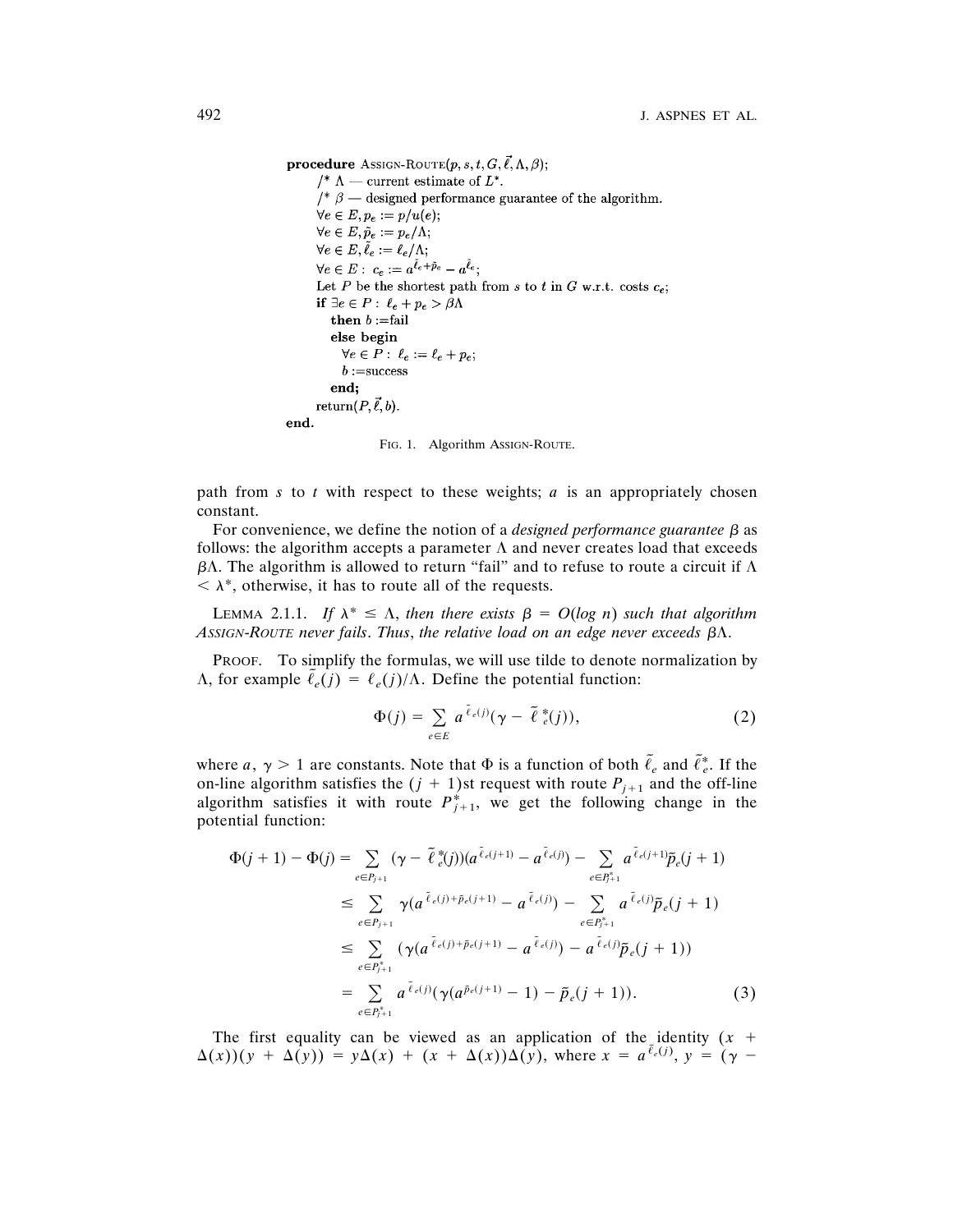$\tilde{\ell}_e^*(j)$ ,  $\Delta(x)$  and  $\Delta(y)$  represent the changes in the value of these terms between  $\Phi(j + 1)$  and  $\Phi(j)$ . The first inequality follows because  $\tilde{\ell}_e^*(j)$  is non-negative for all  $e$ . The last inequality follows from the fact that  $P_{j+1}$  is the shortest path between the endpoints of the  $j + 1$ st request with respect to the shortest path between the c<br>costs  $a^{\tilde{\ell}_e(j)+\tilde{p}_e(j+1)} - a^{\tilde{\ell}_e(j)}$ .

Since the  $(j + 1)$ st request is satisfied by the optimal algorithm by assigning it the route  $P_{j+1}^*$ , it means that  $e \in P_{j+1}^*$ :  $0 \leq \tilde{p}_e(j+1) \leq \lambda^*/\Lambda \leq 1$ . Therefore, in order to show that the potential function does not increase, it is sufficient to show that  $x \in [0, 1]$ :  $\gamma(a^x - 1) \le x$ , which is true for  $a = 1 +$  $1/\gamma$ .

Initially,  $\Phi(0) \le \gamma m$ , where *m* is the number of edges in the graph. Since  $\Phi$ does not increase, and since  $\ell^*(j) \leq 1$ , then after satisfying *k* requests, we have

$$
\sum_{e} (\gamma - 1) a^{\ell_e(k)/\Lambda} \leq \gamma m.
$$

The last inequality, and the fact that  $\gamma > 1$  imply

$$
\max_{e \in E} \ell_e(k) \le \Lambda \log_a \left( \frac{\gamma m}{\gamma - 1} \right) = O(\Lambda \log n).
$$

We use a simple doubling technique to overcome the problem that  $\Lambda$  is unknown. This causes the competitive ratio to be a factor of 4 larger than the designed performance ratio.

The algorithm works in phases, where the difference between phases is the value of  $\Lambda$  assumed by the algorithm. Within a phase the algorithm Assign-ROUTE is used to route calls, ignoring all calls routed in previous phases. The first phase has  $\Lambda = \min_e \tilde{p}_e(1) = \min_e p(1)/u(e)$ , where  $p(1)$  is the bandwidth request of the first call. At the beginning of every subsequent phase the value of  $\Lambda$  doubles. A new phase starts when Assign-Route returns "fail". As mentioned above, ASSIGN-ROUTE will ignore all calls routed in previous phases.

It is easy to see that this approach can increase the competitive factor by at most a factor of 4 (a factor of 2 due to the load in all the rest of the phases except the last, and another factor of 2 due to imprecise approximation of  $\lambda^*$  by  $\Lambda$ ). Since the designed performance guarantee of Assign-Route is  $O(\log n)$ , we get the following theorem (observe that it holds both for directed and undirected graphs):

THEOREM 2.1.2. *Algorithm ASSIGN*-*ROUTE can be used to achieve O*(*log n*) *competitive ratio with respect to load*.

2.2. ROUTING MULTICAST CIRCUITS. Many applications (teleconferencing, video on demand, etc.) are based on *multicast* instead of *point-to-point* circuits. A request for a multicast circuit consists of a tuple  $(t_i^1, t_i^2, \ldots, t_i^{k_i}, p(i))$  where  $t_i^1$ ,  $t_i^2$ , ...,  $t_i^{k_i}$  are the communicating points and  $p(i)$  is the required bandwidth. Any one of the communicating points can serve as a "source". To satisfy such a request, the algorithm needs to assign the required bandwidth  $p(i)$  along the edges of some tree  $T_i$  that spans nodes  $t_i^1, t_i^2, \ldots, t_i^{k_i}$ . As in the point-to-point case considered in the previous section, the goal is to minimize load. Also note that the case  $k_i = 2$  directly corresponds to the point-to-point case.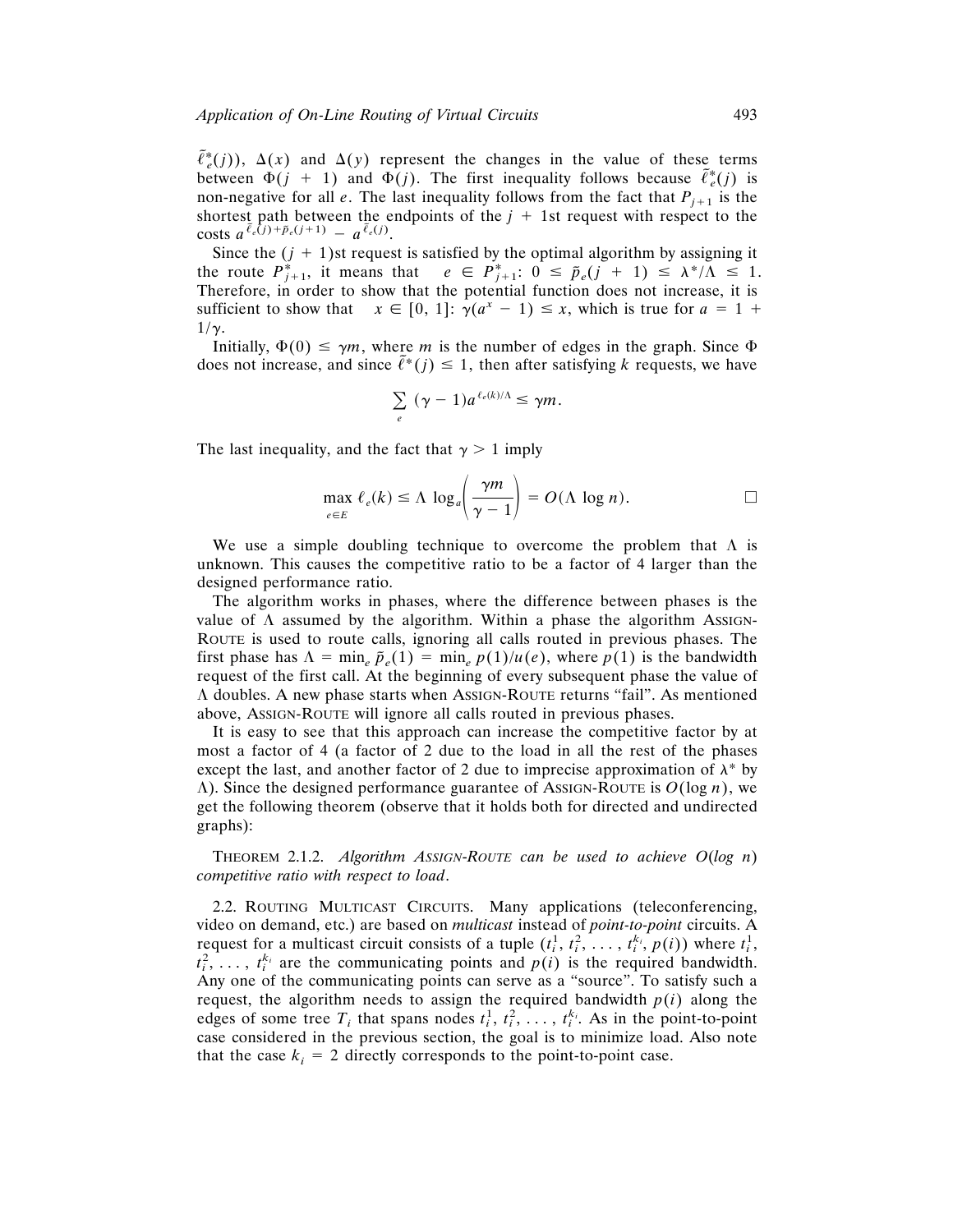The algorithm to route multicast circuits is a direct extension of the point-topoint routing strategy presented above. Instead of routing over *min-weight paths*, multicast circuits are routed over *min-weight Steiner trees.*

As finding min-weight Steiner tress is NP-hard, we actually approximate them. However, imagine for now that we were to route the multicast calls along the Steiner trees. The proof of the competitive ratio is nearly identical to the proof of Lemma 2.1.1. The only difference is in the summation range in Eq. (3). Instead of summing over the edges on the path chosen by the algorithm and the edges on the optimum path, the sum will be over the edges of the *tree* chosen by the algorithm and the edges of the tree chosen by the optimum off-line algorithm.

Equation (3) is based on the fact that the cost of the edges chosen by the algorithm for routing of the current circuit is not larger than the cost of edges chosen by the optimum algorithm for routing of this circuit. The fact that these edges form a path is not used. In other words, Eq. (3) remains correct if the summation range is changed and if the algorithm routes over min-weight Steiner trees. Thus, a multicast algorithm that routes over min-weight Steiner trees is *O*(log *n*)-competitive.

Instead of routing the multicast call over the min-weight Steiner tree, we route it over a tree that is a constant factor approximation to the min-weight Steiner tree. Such trees can be found by applying a min-cost spanning tree algorithm over an appropriately constructed graph [Takahashi and Matsuyama 1980].

If we use a 2-approximation to the min-weight steiner tree, then, in the 3rd and 4th lines of Eq. (3), the value  $\gamma$  is replaced by 2 $\gamma$ . However, we can ensure that  $2\gamma(a^x - 1) \le x$  is true by choosing  $a = 1 + 1/(2\gamma)$  (replacing the previously used  $a = 1 + 1/\gamma$ .

The above discussion implies the following claim:

THEOREM 2.2.1. *There exists an O*(*log n*)-*competitive algorithm for multicast virtual circuit routing*, *where each decision can be implemented in polynomial time*.

2.3. LOWER BOUND FOR ROUTING. In this section, we show a lower bound of  $\Omega(\log n)$  for the competitive ratio of any on-line routing algorithm in a directed network, that is, a network where the capacity between  $\nu$  and  $\nu$  is not necessarily equal to the capacity between *w* and *v*. This implies that our  $O(\log n)$ competitive algorithm presented in the previous section is optimal in this case. Our lower bound also holds for randomized algorithms working against an oblivious adversary, that is, an adversary that has to generate new requests independently of the outcome of the coin flips of the on-line algorithm. The basic idea is to modify the lower bound of Azar et al. [1992] for on-line load balancing.

Without loss of generality, assume that *n* is a power of 2. Consider a directed graph that has a single source *s*, connected to each one of *n* vertices  $v_1, v_2, \ldots$ ,  $v_n$ . There is one sink, denoted by  $S_{1,1}$ , connected to  $v_1, \ldots, v_n$ ; two sinks, denoted by  $S_{2,1}$ ,  $S_{2,2}$ , connected to  $v_1, \ldots, v_{n/2}$  and  $v_{n/2+1}, \ldots, v_n$ , respectively, etc. In general, for each  $1 \le i \le \log n$ , we divide vertices  $v_1, \ldots, v_n$ into  $2^{i-1}$  sets, the *j*th of which, for  $j = 1, \ldots, 2^{i-1}$ , contains vertices  $v_{(j-1)n/2^{i-1}+1}, \ldots, v_{jn/2^{i-1}}$ . Each of the vertices in a set is connected to a sink associated with this set, where the sinks are denoted by  $S_{i,j}$  for  $j = 1, \ldots, 2^{i-1}$ . Observe that the vertices associated with  $S_{i,j}$  are the union of two disjoint sets associated with  $S_{i+1,2j-1}$  and  $S_{i+1,2j}$ .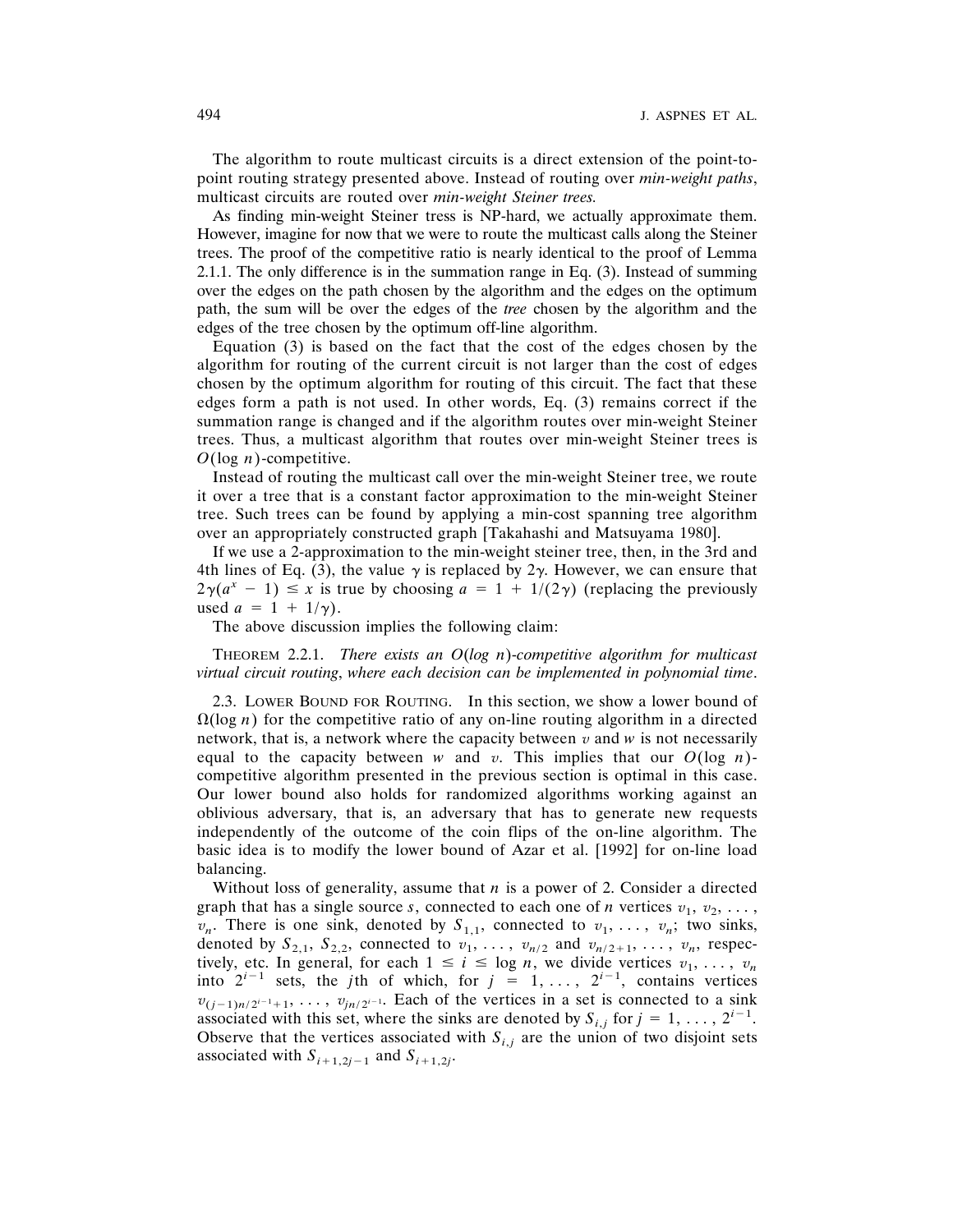We construct a sequence of requests for paths from the source to the sinks, for which the off-line load is at most 1 but the on-line algorithm assigns at least load  $(\log n)/2$  to some edge  $(s, v_j)$ . This, combined with the fact that the size of the graph is  $O(n)$ , will yield the  $\Omega(\log n)$  lower bound.

We will refer to the load on an edge  $(s, v_j)$  as the *load of*  $v_j$ . Requests are generated in log *n* phases; the bandwidth of every request is equal to 1. We will maintain that the following conditions hold for each phase  $1 \le i \le \log n$ :

- (1) In phase *i*, there are  $n/2^i$  requests of paths from the source to a sink  $S_{i,j}$  for some *j*, where  $1 \le j \le 2^{i-1}$ .
- (2) At the end of phase *i*, the average of the expected load, over the vertices  $v_{\ell}$ , associated with sink  $S_{i,j}$ , is at least  $i/2$ .

Clearly, before the first phase begins, the load of each vertex is 0. Assume that the above conditions hold for phase *i*. The vertices associated with  $S_{i,j}$  are the union of two disjoint sets: vertices associated with sink  $S_{i+1,2j-1}$ , and those associated with  $S_{i+1,2j}$ . Hence, one of these sets must have average expected load of  $i/2$  at the end of the *i*th phase. Denote this subset by *S*. Generate  $n/2^{i+1}$ requests for unit capacity from source *s* to the sink associated with *S*. Since *S* is of size  $n/2^i$ , the average expected load of *S* must increase by 1/2, to at least (*i* + 1)/2, implying that the conditions are satisfied for phase  $i + 1$ .

Thus, after the last phase, the average expected load of the two vertices in the last set is at least  $(\log n)/2$ . Hence, the expected load of one of them is at least  $(\log n)/2$ .

To complete the proof, we have to show that the off-line algorithm can maintain unit maximum load. It is enough to show that at each phase the off-line can satisfy the requests by using edge-disjoint paths and without using vertices associated with sinks requested in latter phases. Indeed, at phase *i* there are  $n/2<sup>i</sup>$ requests for paths from the source to some sink  $S_{i,j}$ . The set of vertices associated with this sink contains two disjoint sets each of size  $n/2^i$ . By construction, one of these sets is not associated with sinks of latter requests. Thus, the off-line algorithm can route all the requests of phase *i* through edge-disjoint paths that use only vertices of that set.

# 3. *On*-*Line Machine Load*-*Balancing*

In this section, we present several algorithms for online machine load-balancing. Jobs arrive online, and each has to be immediately assigned to one of the machines. The goal is to minimize maximum load.

Formally, each job *j* is represented by its "load vector"  $\vec{p}(j) = (p_1(j)),$  $p_2(j), \ldots, p_n(j)$ , where  $p_i(j) \geq 0$ . Assigning job *j* to machine *i* increases the load on this machine by  $p_i(j)$ . Let  $\ell_i(j)$  denote the load on machine *i* after we have already assigned jobs 1 through *j*:

$$
\ell_k(j) = \begin{cases} \ell_k(j-1) + p_k(j) & \text{if } k = i \\ \ell_k(j-1) & \text{otherwise.} \end{cases}
$$

Consider a sequence of jobs defined by  $\sigma = (\vec{p}(1), \vec{p}(2), \dots, \vec{p}(k))$ . Denote by  $\ell_i^*(j)$  the load on machine *i* achieved by the off-line algorithm  $\mathcal{A}^*$  after assigning jobs 1 through *j* in  $\sigma$ . The goal of both the off-line and the on-line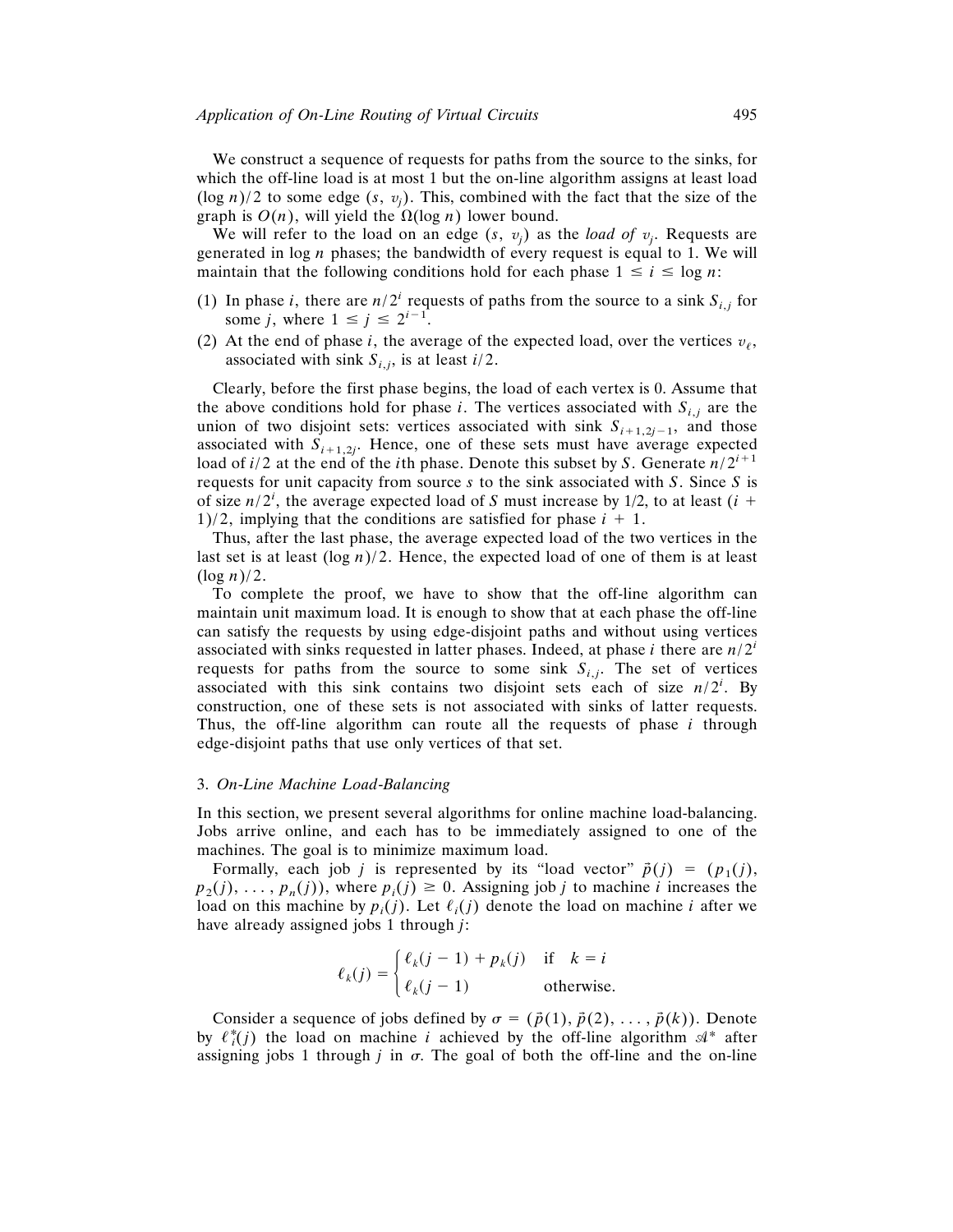```
procedure Assign-U(\vec{p}, \vec{\ell}, \Lambda, \beta);
       /* \Lambda — current estimate of L^*.
       /* \beta — designed performance guarantee of the algorithm.
      Let s be the index minimizing \Delta_i = a^{(\tilde{\ell}_i + \tilde{p}_i)} - a^{\tilde{\ell}_i};if \ell_s + p_s > \beta \Lambdathen b :=fail
          else begin
             \ell_s := \ell_s + p_s;b :=success
          end;
       return(\vec{\ell},b).
end.
```
FIG. 2. Algorithm ASSIGN-U.

algorithms is to minimize  $L^*(k) = \max_i \ell_i^*(k)$  and  $L(k) = \max_i \ell_i(k)$ , respectively. More precisely, we measure the performance of the on-line algorithm by the supremum over all possible sequences of  $L(k)/L^*(k)$  (of arbitrary length *k*).

As we have mentioned in the Introduction, the load-balancing problems are usually categorized into three classes, based on the properties of the load vectors. For *identical* machines, *i*, *i'*, *j* :  $p_i(j) = p_{i'}(j)$ . For *related* machines, *i*, *i'*, *j*,  $j'$ :  $p_i(j)/p_{i'}(j) = p_i(j')/p_{i'}(j') = v_{i'}/v_i$ , where  $v_i$  denotes the speed of machine *i*. All other cases are referred to as *unrelated* machines.

Note that instead of "load" one can talk about "execution time". Restating the problem in these terms, our goal is to decrease maximum execution time under the requirement that the arriving jobs are *scheduled immediately.*

3.1. UNRELATED MACHINES. In this section, we consider on-line load-balancing on *unrelated machines*. As we will show in Section 4, the natural greedy approach is far from optimal for this case, achieving a competitive ratio of  $\Theta(n)$ .

An *O*(log *n*)-competitive algorithm for the unrelated machines load-balancing can be constructed as a reduction to the routing problem considered in the previous section. Unfortunately, such reduction results in a confusing and nonintuitive algorithm. Instead, we present a simpler algorithm, specifically designed for the machine load-balancing problem.

For simplicity, we first consider the case where we are given a parameter  $\Lambda$ , such that  $\Lambda \geq L^*$ . As before, an appropriate value of  $\Lambda$  can be "guessed" using a simple doubling approach, increasing the competitive ratio by at most a factor of 4. We use tilde to denote normalization by  $\Lambda$ , that is,  $\tilde{x} = x/\Lambda$ .

Algorithm ASSIGN-U is shown in Figure 2. The basic step is to assign job *j* to make  $\sum_{i=1}^{n} a^{\ell_i(j)}$  as small as possible. In the description of the algorithm, we have omitted the job index *j*, since a single invocation of the algorithm deals only with a single job. We will use the notion of *designed performance guarantee* similarly to its use in the on-line routing case: the algorithm accepts a parameter  $\Lambda$  and never creates load that exceeds  $\beta\Lambda$ . The algorithm is allowed to return "fail" and to refuse to schedule a job if  $\Lambda < L^*$ ; otherwise, it has to schedule all of the arriving jobs.

LEMMA 3.1.1. If  $\lambda^* \leq \Lambda$ , *then there exists*  $\beta = O(log n)$  *such that algorithm ASSIGN*-*U never fails*. *Thus*, *the load on a machine never exceeds* bL.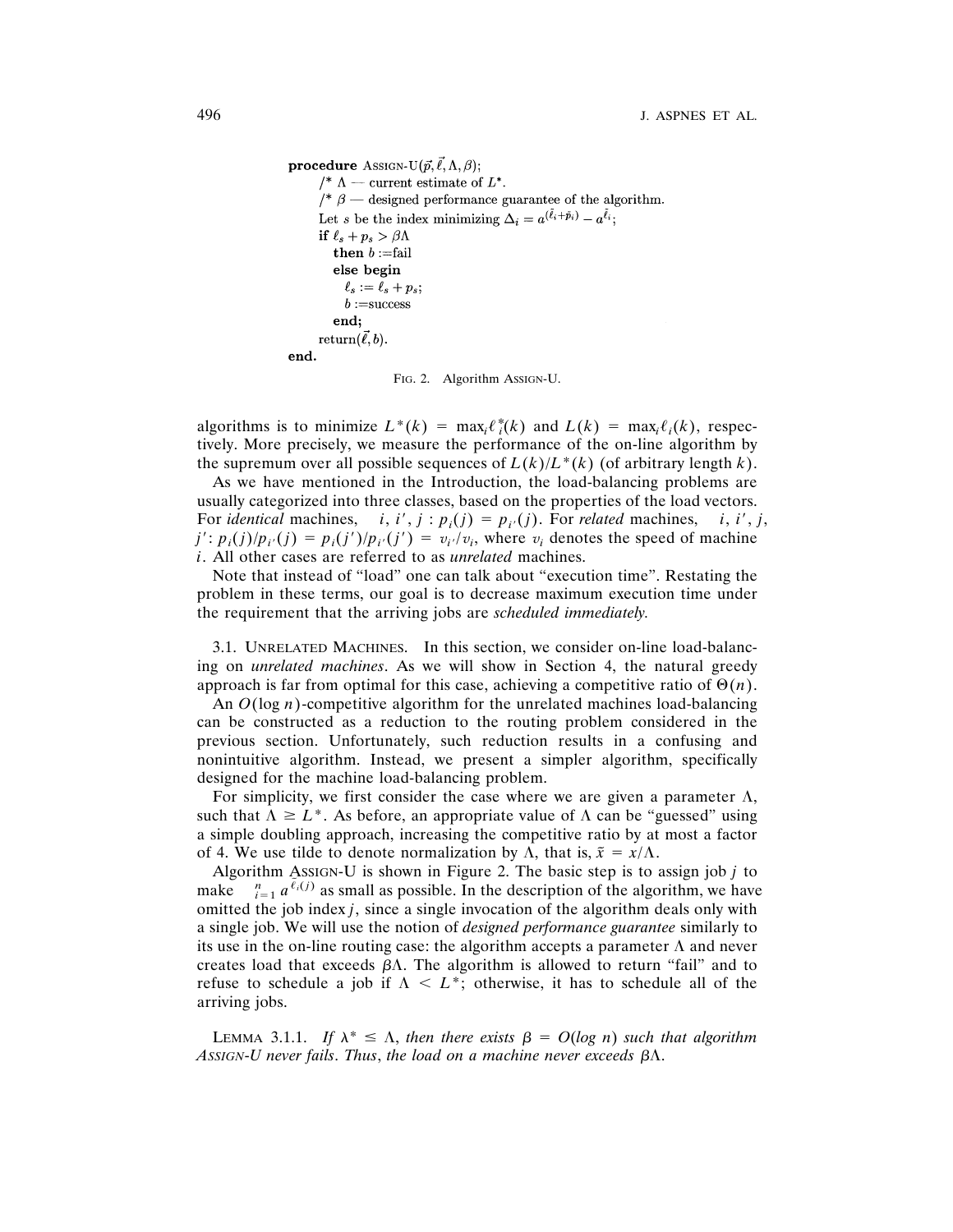PROOF. Consider the state of the system after scheduling  $j - 1$  jobs, and let  $a, \gamma > 1$  be constants. (Later, we show that a good choice is  $a \approx 2, \gamma \approx 1$ .) Recall the assumption that  $L^*(j) \leq L^* \leq \Lambda$ , and define the potential function

$$
\Phi(j) = \sum_{i=1}^{n} a^{\tilde{\ell}_{i}(j)} (\gamma - \tilde{\ell}^{*}_{i}(j)). \tag{4}
$$

Assume that job  $j$  was assigned to machine  $i'$  by the on-line algorithm and to machine  $i$  by the off-line algorithm. Analogously to the proof of Eq.  $(3)$ , we now have

$$
\Phi(j) - \Phi(j-1) = (\gamma - \tilde{\ell}_{i'}^*(j-1))(a^{\tilde{\ell}_{i'}(j)} - a^{\tilde{\ell}_{i'}(j-1)}) - a^{\tilde{\ell}_{i}(j)}\tilde{p}_i(j)
$$
\n
$$
\leq \gamma(a^{\tilde{\ell}_{i}(j-1) + \tilde{p}_{i'}(j)} - a^{\tilde{\ell}_{i'}(j-1)}) - a^{\tilde{\ell}_{i}(j-1)}\tilde{p}_i(j)
$$
\n
$$
\leq \gamma(a^{\tilde{\ell}_{i}(j-1) + \tilde{p}_i(j)} - a^{\tilde{\ell}_{i}(j-1)}) - a^{\tilde{\ell}_{i}(j-1)}\tilde{p}_i(j)
$$
\n
$$
= a^{\tilde{\ell}_{i}(j-1)}(\gamma(a^{\tilde{p}_i(j)} - 1) - \tilde{p}_i(j)). \tag{5}
$$

Note that since the off-line algorithm has assigned job *j* to machine *i*, we have  $0 \leq \tilde{p}_i(j) \leq L^*/\Lambda \leq 1$ . Therefore, in order to show that the potential function does not increase, it is sufficient to show that  $x \in [0, 1]$ :  $\gamma(a^x - 1) \le x$ . This is true for  $a = 1 + 1/\gamma$ .

Since initially  $\Phi(0) = \gamma n$ , at any point in the assignment process

$$
\sum_{i=1}^n a^{\tilde{\ell}_i(j)}(\gamma-1) \leq \gamma n,
$$

and hence

$$
L = \max_{i} \ell_{i}(k) = \Lambda \max \tilde{\ell}_{i}(k)
$$
  

$$
\leq \Lambda \cdot \log_{a} \left( \frac{\gamma}{\gamma - 1} n \right) = O(\Lambda \log n). \qquad \Box \qquad (6)
$$

Notice that the constants in the big *O* of (6) are small; for example, for  $\gamma =$ 1.1, we get  $L/\Lambda \le 1.07 \log n + 3.7$ . By changing the value of  $\gamma$ , one can trade-off the multiplicative factor against the additive term.

Observe that  $log n$  is a lower bound even for the restricted case considered in Azar et al. [1992]. Moreover, it is interesting to note that for the case where the coordinates of the load vector  $p(j)$  are either  $\infty$  or equal to some constant  $p_j$  that depends only on the job *j*, our algorithm behaves exactly like the greedy algorithm considered in Azar et al. [1992].

3.2. RELATED MACHINES. The related machines case is a generalization of the identical machines case. In Section 4, we show that a natural generalization for the related machines case of Graham's greedy algorithm for the identical machines case, leads to an  $\Theta(\log n)$  competitive ratio. Here, we present a nongreedy algorithm that achieves a constant competitive ratio.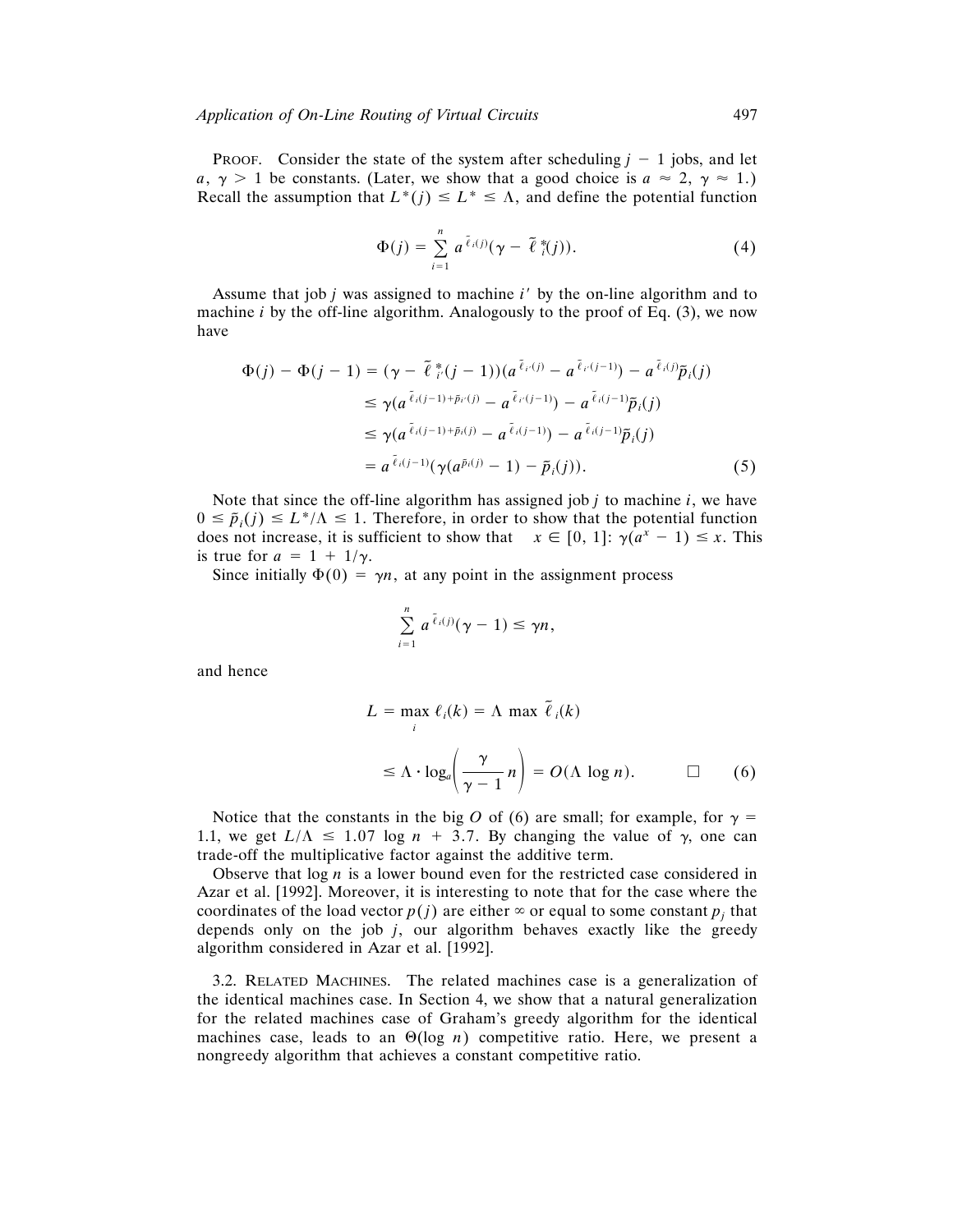```
procedure Assign-R(\vec{p}, \vec{\ell}, \Lambda):
       /* \Lambda – current estimate of L^*.
       Let S := \{i | \ell_i + p_i \leq 2\Lambda\};if S = \emptysetthen b :=fail
          else begin
            k := \min\{i | i \in S\};\ell_k := \ell_k + p_k;b :=success
         end;
       return(\vec{\ell},b).
end.
```
FIG. 3. Algorithm ASSIGN-R.

As before, we first consider the case where we are given a parameter  $\Lambda$ , such that  $\Lambda \geq L^*(k)$ , where k is the index of the last job. A simple doubling technique can be used to eliminate this assumption. Roughly speaking, the algorithm will assign jobs to the slowest machine possible while making sure that the maximum load will not exceed an appropriately chosen bound. The idea of assigning each job to the "least capable machine" first appeared in the paper by Shmoys et al. [1991], where they considered an on-line scheduling problem.

Algorithm ASSIGN-R is shown in Figure 3. The basic step is to assign job *j* to the slowest machine such that the load on this machine will be below  $2\Lambda$  after the assignment. In the description of the algorithm, we have omitted the job index *j*, since a single invocation of the algorithm deals only with a single job. We assume that the machines are indexed according to increasing speed.

In the following discussion, we will omit the index *k* when it can be understood from the context. In particular, we use *L* and  $L^*$  instead of  $L(k)$  and  $L^*(k)$ , respectively. We use the notion of "designed performance guarantee" in the same sense as in the previous section.

LEMMA 3.2.1. If  $\lambda^* \leq \Lambda$ , then algorithm AssiGN-R never fails. Thus, the load on *a machine never exceeds* 2L.

PROOF. Assume ASSIGN-R fails first on task *j*. Let *r* be the fastest machine whose load does not exceed  $L^*$ , that is,  $r = \max\{i | \ell_i(j-1) \le L^* \}$ . If there is no such machine, we set  $r = 0$ .

Obviously,  $r \neq n$ ; otherwise, *j* could have been assigned to the fastest machine *n*, since  $\ell_n(j - 1) + p_n(j) \le L^* + L^* \le 2\Lambda$ . Define  $\Gamma = \{i | i > r\}$ , the set of *overloaded* machines. Since  $r < n$ ,  $\Gamma \neq \emptyset$ . Denote by  $\mathcal{G}_i$  and by  $\mathcal{G}_i^*$  the set of jobs assigned to machine *i* by the on-line and the off-line algorithms, respectively. Since we are dealing with *related* machines, we have

$$
\sum_{\substack{i \in \Gamma, \\ s \in \mathcal{G}_i}} p_n(s) = \sum_{\substack{i \in \Gamma, \\ s \in \mathcal{G}_i}} \frac{p_n(s)}{p_i(s)} p_i(s)
$$
\n
$$
= \sum_{\substack{i \in \Gamma}} \frac{v_i}{v_n} \sum_{\substack{s \in \mathcal{G}_i}} p_i(s) > \sum_{\substack{i \in \Gamma}} \frac{v_i}{v_n} L^* \ge \sum_{\substack{i \in \Gamma}} \frac{v_i}{v_n} \sum_{\substack{s \in \mathcal{G}_i^*}} p_i(s)
$$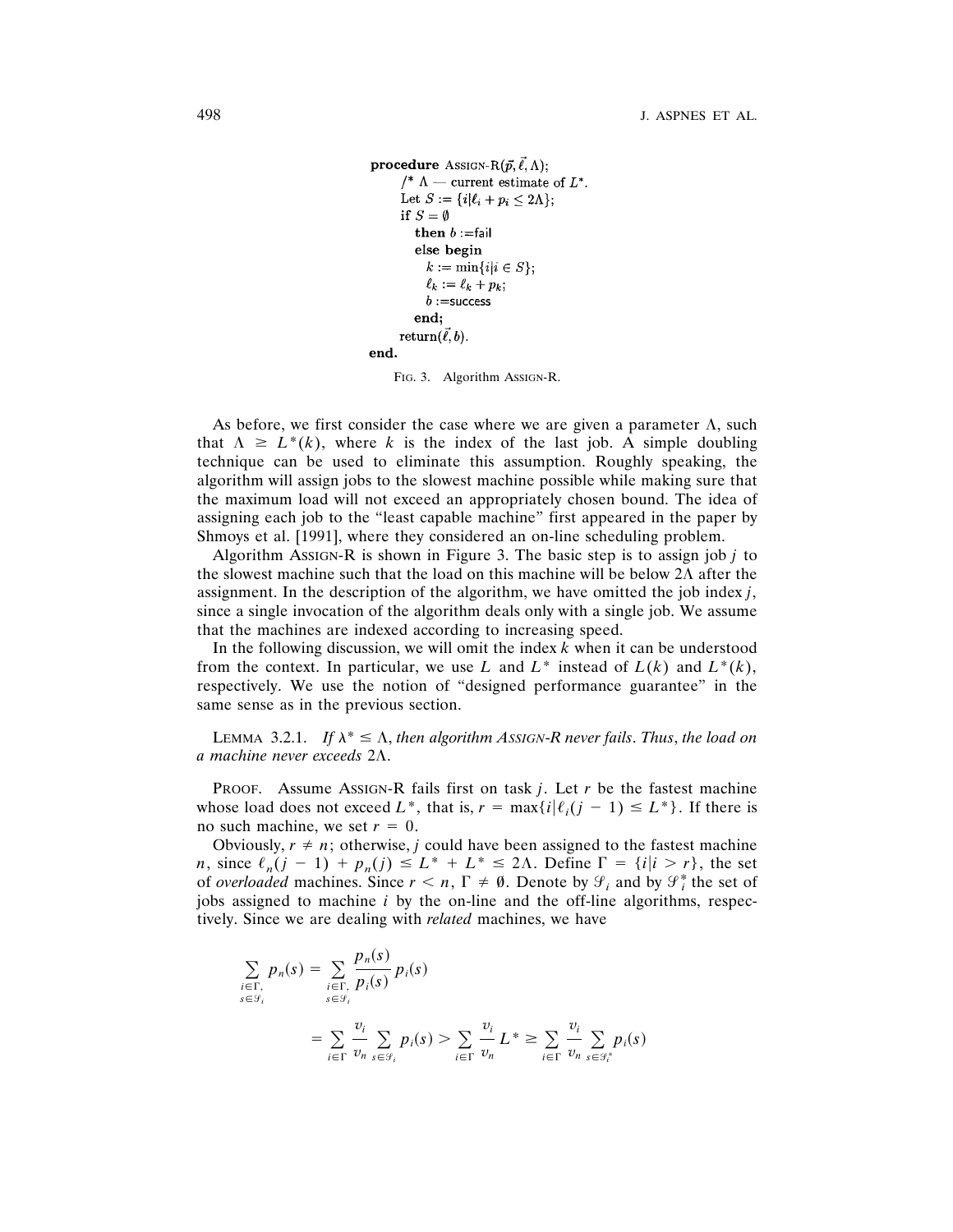*Application of On-Line Routing of Virtual Circuits* 499

$$
=\sum_{\substack{i\in\Gamma,\\\s\in\mathcal{G}_i^*}}p_n(s)\tag{7}
$$

This implies that there exists a job  $s \in \bigcup_{i \in \Gamma} \mathcal{G}_i$ , such that  $s \notin \bigcup_{i \in \Gamma} \mathcal{G}_i^*$ , that is, there exists a job assigned by the on-line algorithm to a machine  $i \in \Gamma$ , and assigned by the off-line algorithm to a slower machine  $i' \notin \Gamma$ .

By our assumptions,  $p_i(s) \leq L^* \leq \Lambda$ . Since  $r \geq i'$ , machine *r* is at least as fast as machine *i*<sup> $\prime$ </sup>, and thus  $p_r(s) \leq L^* \leq \Lambda$ . Since job *s* was assigned before job *j*,  $\ell_r(s-1) \leq \ell_r(j-1) \leq L^*$ . But this means that the on-line algorithm should have placed job *s* on *r* or a slower machine instead of *i*, which is a contradiction.  $\square$ 

As we have mentioned above, the definition of the ASSIGN-R algorithm facilitates a doubling approach to approximate  $\Lambda$ . More precisely, we start with  $\Lambda$ = 0. At the beginning of the first phase,  $\Lambda_1$  is set to be equal to the load generated by the first job on the fastest machine for the job. At the beginning of a new phase  $h > 1$ , we set  $\Lambda_h = 2\Lambda_{h-1}$ . During a single phase, jobs are assigned independently of the jobs assigned in the previous phases. Phase *h* ends when ASSIGN-R returns "fail". It is easy to see that this approach can increase the competitive factor by at most a factor of 4 (a factor of 2 due to the load in all the rest of the phases except the last, and another factor of 2 due to imprecise approximation of  $\Lambda$ ). Since the designed performance guarantee of Assign-R is 2, we get:

THEOREM 3.2.2. *Algorithm ASSIGN*-*R can be modified to achieve a competitive ratio of* 8.

## 4. *The Greedy Algorithm*

The simple greedy machine load balancing algorithm due to Graham [1966] gives a competitive ratio of 2 for the identical machines case and competitive ratio of  $O(\log n)$  for the special case considered in Azar et al. [1992]. It is natural to consider whether extensions of this algorithm can lead to small competitive ratios in the respectively more general cases of related and unrelated machines. In this section, we show that, unfortunately, this is not the case. More precisely, we show that natural greedy approaches give  $\Theta(n)$  competitive ratio for the unrelated machines case, and  $\Theta(\log n)$  competitive ratio for the related machines case. This is in contrast to the  $O(\log n)$  and 8 competitive ratios, respectively, produced by the algorithms presented in the previous sections.

We consider the following greedy algorithm: each job *j* is assigned upon arrival to the machine *k* that minimizes the resulting load, that is, the machine *k* that minimizes  $\ell_k(j-1) + p_k(j)$ .<sup>2</sup> Ties are broken by some arbitrary rule.

LEMMA 4.1. *The greedy algorithm has a competitive ratio no better than n for unrelated machines*.

PROOF. Consider a sequence of jobs such that job *j* has load *j* on machine *j*, load  $1 + \epsilon$  on machine  $j - 1$ , and load  $\infty$  on all other machines (i.e.,  $p_{j-1}(j) =$ 

<sup>2</sup> Note that assigning a job to the machine with the minimum load results in an algorithm with competitive ratio that is at least equal to the ratio of the fastest to slowest machine speeds.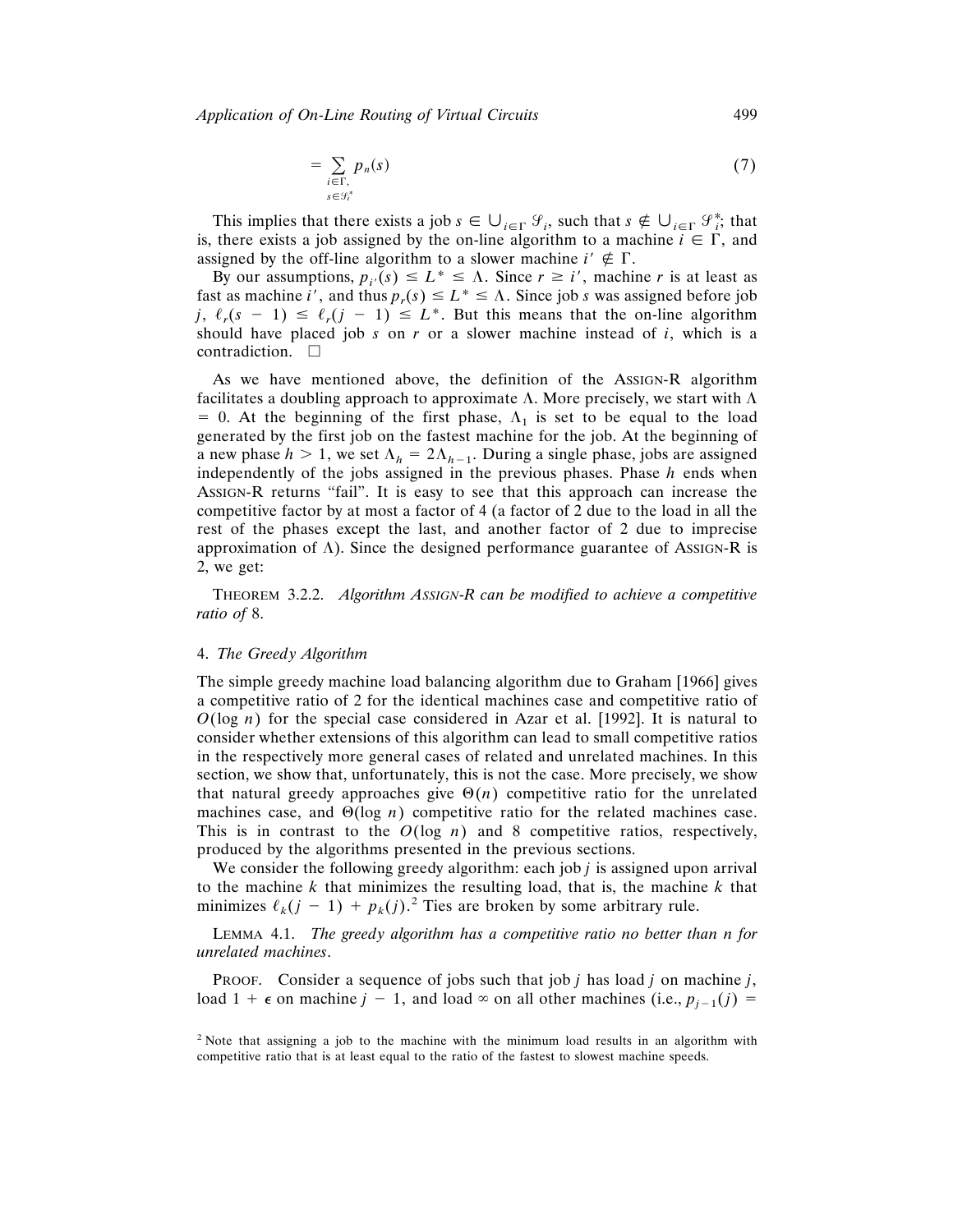$1 + \epsilon$ ,  $p_j(j) = j$ , and  $p_i(j) = \infty$  for all  $i \neq j - 1$ , *j*). (To avoid distinguishing between the first job and all the other jobs, we refer to machine *n* also as machine 0.) Here  $\epsilon$  is an arbitrarily small positive constant that is used to avoid ties. Clearly, the optimal off-line algorithm can schedule all of these jobs with a maximum load of  $1 + \epsilon$  by assigning job *j* to machine  $j - 1$ .

On the other hand, the greedy algorithm assigns job 1 to machine 1 for a resulting load of 1 (as opposed to  $1 + \epsilon$  on machine *n* or  $\infty$  anywhere else). Similarly, when job 2 arrives, the greedy algorithm assigns it to machine 2 for a resulting load of 2, instead of assigning this job to machine 1, where it would have produced a load of  $(2 + \epsilon)$ . Likewise, job 3 is assigned to machine 3 and so forth. A simple induction argument shows that job *j* is always assigned to machine *j* for a resulting load of *j*, giving a maximum load of *n* on machine *n*. The resulting performance ratio is  $n/(1 + \epsilon)$ , which can be made arbitrarily close to *n*.  $\square$ 

LEMMA 4.2. *The competitive ratio of the greedy algorithm is at most n for unrelated machines*.

PROOF. Every job *j* has a minimum load min<sub>*i*</sub>  $p_i(j)$  that can not be avoided by the optimal off-line algorithm. If  $\mathcal{F}_i^*$  is the set of jobs assigned to machine *i* by the off-line algorithm,

$$
nL^* \geq \sum_i \ell_i^* = \sum_i \sum_{j \in \mathcal{G}_i^*} p_i(j) \geq \sum_j \min_i p_i(j).
$$

On the other hand, we claim that the maximum load resulting from the greedy algorithm will never exceed the sum of the minimum loads. Indeed, suppose that after assigning job  $j - 1$ , we have  $L(j - 1) \leq j \leq j - 1$  min<sub>i</sub>  $p_i(j')$ . When job *j* arrives there is some machine *m* that minimizes  $p_m(j)$ . The load on this machine is at most  $L(j - 1)$ , and so if *j* is assigned to *m* the resulting load is at most  $L(j-1) + p_m(j) \leq j \leq j \min_i p_i(j').$  And thus, the actual assignment satisfies  $L(j) \leq j' \leq j$  min<sub>i</sub>  $p_i(j')$ . By induction,  $L \leq j$  min<sub>i</sub>  $p_i(j) \leq nL^*$ .  $\Box$ 

LEMMA 4.3. *The greedy algorithm has a competitive ratio*  $\Omega(\log n)$  for *related machines*.

PROOF. For simplicity, first we assume that whenever adding a job to two different machines will result in the same maximum load, the job is assigned to the faster machine. At the end of the proof, we show how this assumption can be avoided.

Consider a collection of machines with speeds of the form  $2^{-i}$  where  $i \in \{0,$ 1, ...,  $k$ } (the relation between  $k$  and  $n$  will become clear below). Let  $n_i$  be the number of machines with speed  $2^{-i}$  and suppose  $n_0 = 1$ ,  $n_1 = 2$ , and in general

$$
n_i 2^{-i} = \sum_{j=0}^{i-1} n_j 2^{-j}.
$$
 (8)

These values are chosen so that the sum of the speeds of all machines with speed  $2^{-i}$  is equal to the sum of the speeds of all the faster machines. Thus, a collection of jobs that would add 1 to the load of each machine with speed  $2^{-i}$  could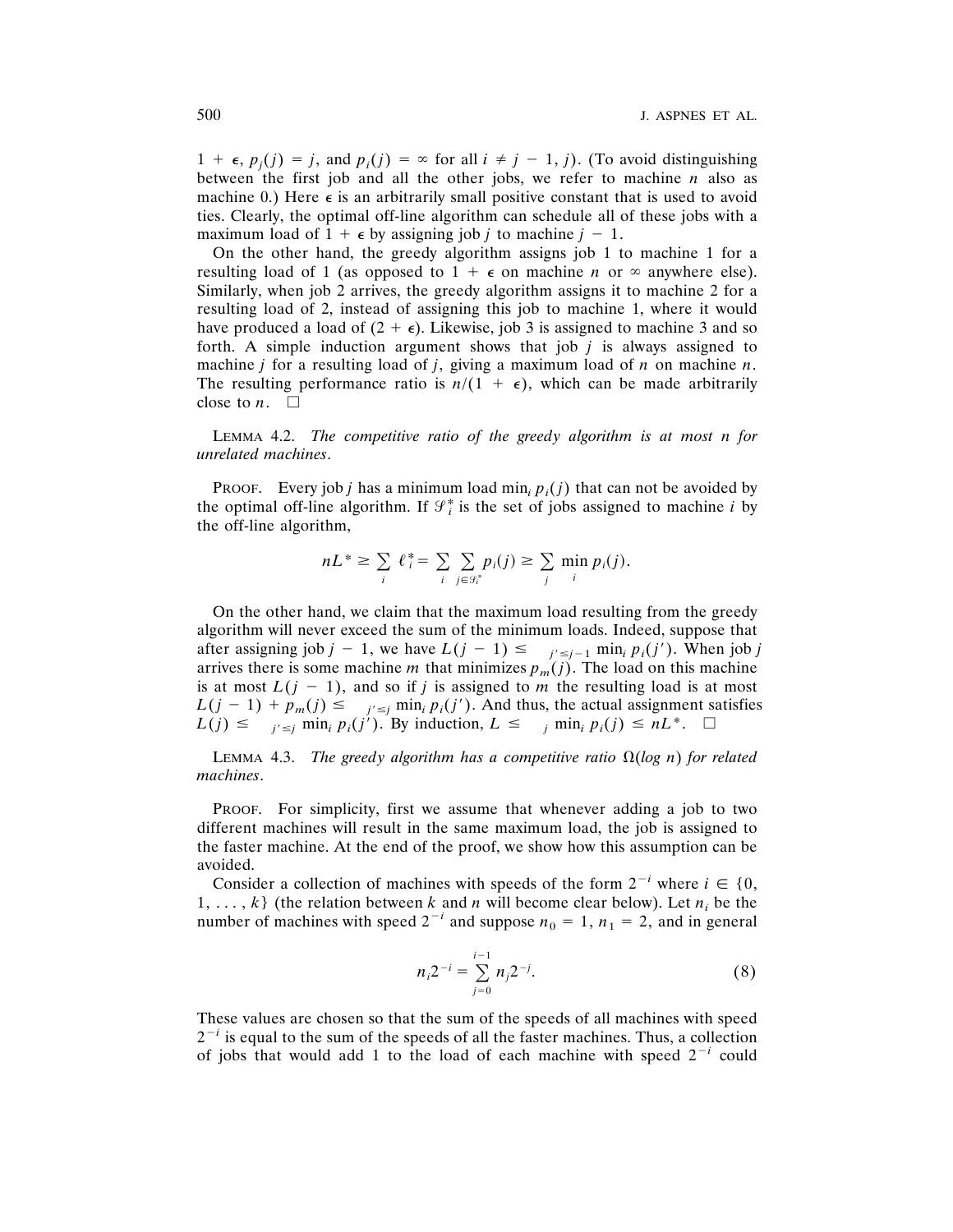instead be assigned to add 1 to the loads of all the faster machines. The total number of machines  $n = 1 + (2/3)(4^k - 1)$ .

Now consider the following sequence of jobs. First we generate  $n_k$  jobs of size  $2^{-k}$ , followed by  $n_{k-1}$  jobs of size  $2^{-(k-1)}$ , and so forth, until at last we generate a single job of size 1. For every machine with speed  $2^{-j}$ , there is a corresponding job of size  $2^{-j}$ . By simply assigning each job to the corresponding machine, the off-line algorithm can schedule all the jobs with a resulting maximum load of 1.

However, we claim that the greedy algorithm assigns each group of jobs to machines that are "too fast". Assume, by induction, that before the jobs of size  $2^{-i}$  are assigned, the load on machines with speed  $2^{-j}$  is equal to min( $k - i$ ,  $k - j$ ). (In the base case, when  $i = k$ , this condition simply corresponds to each machine having zero load.) By Eq. 8, the greedy algorithm can assign the jobs of size  $2^{-i}$  to all machines with speed  $2^0$ ,  $2^{-1}$ , ...,  $2^{-(i-1)}$ , resulting in load of  $k - i + 1$  on each one of these machines. If instead, it assigns one of these jobs to a machine with speed  $2^{-j}$ , where  $j \ge i$ , the resulting load will be  $k - j + 2^{j-i}$  $= (k - i) + 2^{j - i} - (j - i)$ , which is at least  $(k - i) + 1$  since  $2^{x} - x \ge 1$  for all nonnegative *x*. The greedy algorithm will therefore not assign any job of size  $2^{-i}$  to a machine with speed  $2^{-i}$  or slower, and the induction step follows.

Consequently, after all the jobs have been assigned, each machine with speed  $2^{-j}$  has load  $k - j$ ; the single machine with speed 1 has load  $k = \Omega(\log n)$ . Thus, under the simplifying assumption that the greedy algorithm always breaks ties in favor of the faster machine, the greedy algorithm is  $\Omega(\log n)$ -competitive.

Next we show how to avoid the above simplifying assumption. Before sending in the "large" jobs, we will send an " $\epsilon$ -job" of size  $\epsilon_i 2^{-i}$  for each machine with speed  $2^{-i}$ , giving it a load of  $\epsilon_i$ . To avoid changing the greedy algorithm's choice of where to assign the large jobs, each  $\epsilon_i$  must be less than  $2^{-k}$ , the smallest possible difference between loads resulting from large jobs. To force ties to be broken in favor of faster machines we require that  $\epsilon_i > \epsilon_i$  whenever  $j > i$ . Finally, to ensure that the <sup>e</sup>-job intended for a machine is not placed on some faster machine, we generate the jobs for the faster machines first and require that  $\epsilon_j < \epsilon_i + \epsilon_j 2^{-j/2}$  for  $j > i$ . All of these conditions can be satisfied by choosing  $\epsilon_i = 2^{-k-1}(1 + 2^{-2k+i})$ .  $\Box$ 

LEMMA 4.4. *The greedy algorithm has a competitive ratio of O*(*log n*) *for related machines*.

PROOF. Let *L* be the maximum load generated by the greedy algorithm and *L*\* be the maximum load generated by the optimal off-line algorithm. The structure of the proof is as follows: First, we show that the load on the fastest machines is at least  $L - L^*$ . Next, we show that if the load on all the machines with speed  $\geq v$  is at least  $\ell$ , then the load on all the machines with speed  $\geq v/2$  is at least  $\ell - 4L^*$ . Repeated applications of this claim imply that the load on any machine that is no more than *n* times slower than the fastest machine, is at least  $L - (1 + 4|\log n|)L^*$ . Finally, we use an argument similar to the one used in the proof of Lemma 4.2 to show this condition can only hold if  $L = O(\log n) L^*$ .

First, consider the last job *j* assigned by the greedy algorithm to a machine *i*, causing the load of this machine to reach *L*. Since no job can add more than *L*\* to the load of any fastest machine, the fact that the new load on  $i$  is  $\ell$  implies that the load on all the fastest machines is at least  $L - L^*$ .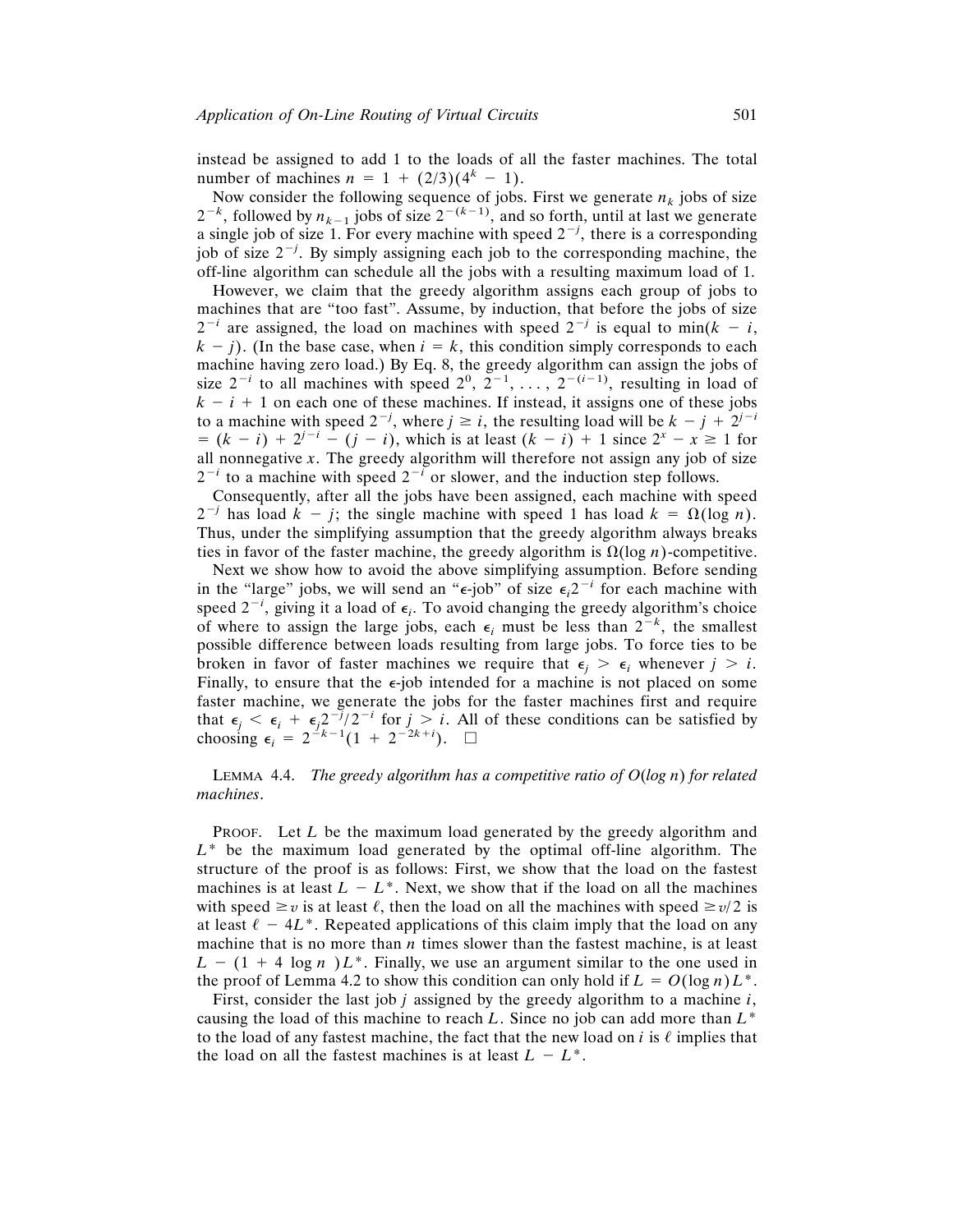Now suppose the load on all the machines with speed  $v$  or more is at least  $\ell \geq$ 2*L*\*. Consider the set of jobs that are responsible for the last 2*L*\* load increment on each one of these machines. Observe that at least one of these jobs (call this job *j*) has to be assigned by the off-line algorithm to some machine *i* with speed less than  $v$ , and hence it can increase the load on  $i$  by most  $L^*$ . Since the speed of  $i$  is at most  $v$ , job  $j$  can increase the load on the machines with speeds above  $v/2$  by at most  $2L^*$ . The fact that job *j* was assigned when the loads on all the machines with speed v and above was at least  $\ell - 2L^*$  implies that the loads on all the machines with speed above  $v/2$  is at least  $\ell - 4L^*$ .

Let  $v$  be the speed of the fastest machines. We have shown that all machines with speed *v* have load at least  $L - L^*$ . Iteratively applying the claim in the above paragraph shows that all machines with speed at least  $v2^{-i}$  have load at least  $L - L^* - 4iL^*$ . Thus, every machine with speed at least  $v/n$  has load at least  $L - (1 + 4 \lceil \log n \rceil) L^*$ .

Assume, for contradiction, that  $L - (1 + 4 \lceil \log n \rceil) L^* > 2L^*$ . Recall that since we are in the related machines case, for each job *j* and any two machines *i* and *i*<sup> $\prime$ </sup>, we have  $W(j) = p_i(j)v_i = p_{i'}(j)v_{i'}$ , where  $W(j)$  can be regarded as the weight of the job. Let *I* be the set of machines with speed less than  $v_{\text{max}}/n$ . The total weight of jobs that can be assigned by the off-line algorithm is bounded from above by

$$
L^* \sum_{i=1}^n v_i \le nL^* \frac{v_{\text{max}}}{n} + L^* \sum_{i \notin I} v_i \le 2L^* \sum_{i \notin I} v_i. \tag{9}
$$

The assumption that the on-line algorithm causes load of more than 2*L*\* on all the machines not in *I* implies that the total weight of the jobs assigned by the online algorithm is greater than  $2L^*$  *i* $\neq$ *l*  $v_i$ , which is a contradiction to 9. Thus,  $L - (1 + 4\lceil \log n \rceil) L^* \leq 2L^*$ , which implies  $L = O((\log n) L^*)$ .  $\Box$ 

ACKNOWLEDGMENTS. We are indebted to David Shmoys for many helpful discussions.

#### **REFERENCES**

SPECIAL ISSUE ON ASYNCHRONOUS TRANSFER MODE. *Int. J. Digital Analog Cabled Syst. 1*, 4, 1988.

- AWERBUCH, B., AND AZAR, Y. 1994. Local optimization of global objectives: Competitive distributed deadlock resolution and resource allocation. In *Proceedings of the 35th IEEE Symposium on Foundations of Computer Science*. IEEE, New York, pp. 240–249.
- AWERBUCH, B., AND AZAR, Y. 1995. Competitive multicast routing. *Wireless Netw. 1*, 107–114.
- AWERBUCH, B., AZAR, Y., AND FIAT, A. 1996. Packet routing via min-cost circuit routing. In *Proceedings of the 4th Israeli Symposium on Theory of Computing and Systems*. pp. 37–42.
- AWERBUCH, B., AZAR, Y., GROVE, E., KAO, M., KRISHNAN, P., AND VITTER, J. 1995. Load balancing in the *l<sup>p</sup>* norm. In *Proceedings of the 36th IEEE Symposium on Foundations of Computer Science*. IEEE, New York, pp. 383–391.
- AWERBUCH, B., AZAR, Y., AND PLOTKIN, S. 1993. Throughput competitive on-line routing. In *Proceedings of the 34th IEEE Annual Symposium on Foundations of Computer Science* (Nov.). IEEE, New York, pp. 32–40.
- AWERBUCH, B., AZAR, Y., PLOTKIN, S., AND WAARTS, O. 1994. Competitive routing of virtual circuits with unknown duration. In *Proceedings of the 5th ACM–SIAM Symposium on Discrete Algorithms*. ACM, New York, pp. 321–327.
- AWERBUCH, B., GAWLICK, R., LEIGHTON, T., AND RABANI, Y. 1994a. On-line admission control and circuit routing for high-performance computing and communication. In *Proceedings of the 35th*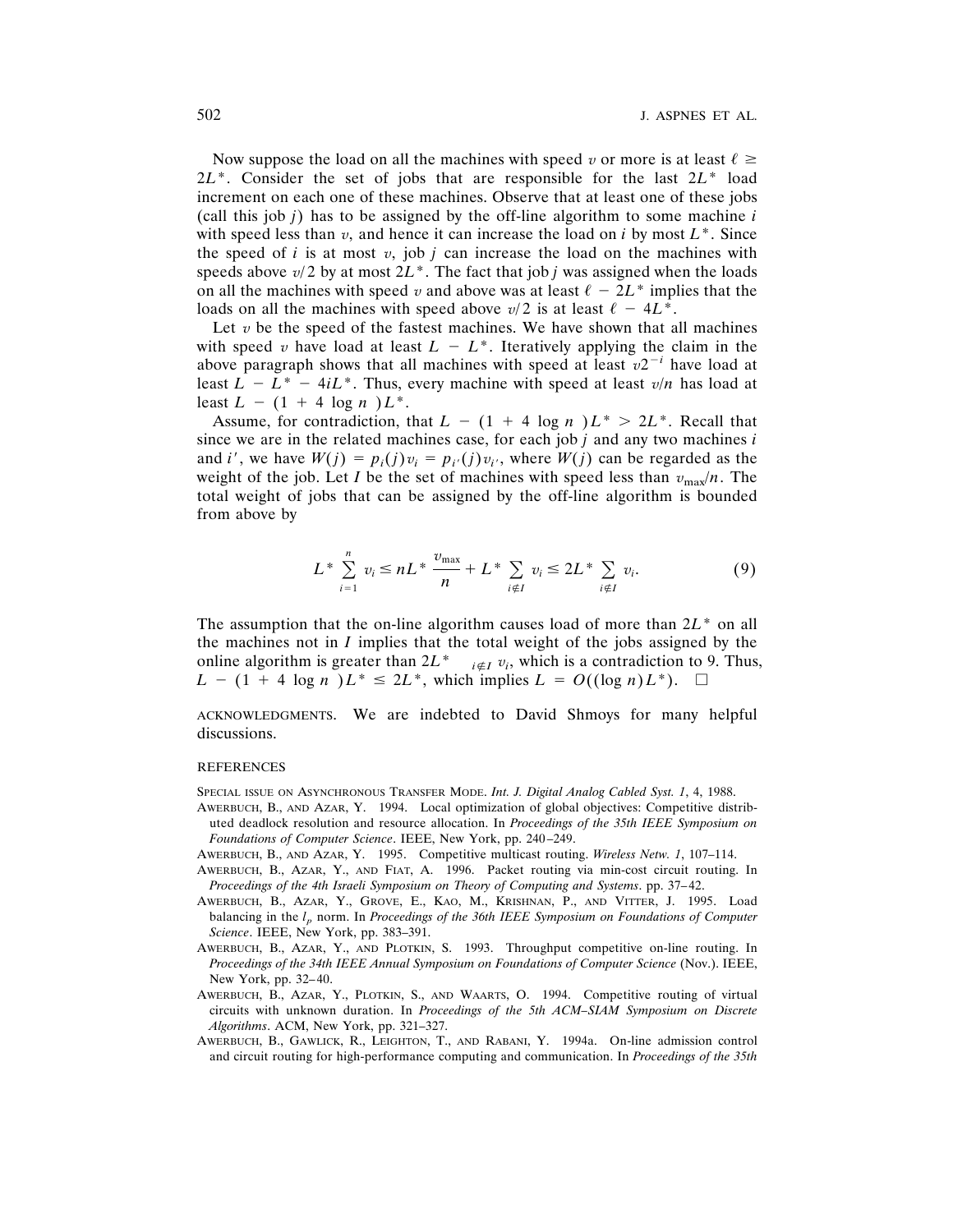*IEEE Annual Symposium on Foundations of Computer Science* (Nov.). IEEE, New York, pp. 412–423.

- AWERBUCH, B., BARTAL, Y., FIAT, A., AND ROSEN, A. 1994b. Competitive nonpreemptive call control. In *Proceedings of the 5th ACM–SIAM Symposium on Discrete Algorithms.*
- AZAR, Y., BRODER, A., AND KARLIN, A. 1992. On-line load balancing. In *Proceedings of the 33rd IEEE Annual Symposium on Foundations of Computer Science*. pp. 218–225.
- AZAR, Y., KALYANASUNDARAM, B., PLOTKIN, S., PRUHS, K., AND WAARTS, O. 1993. On-line load balancing of temporary tasks. In *Proceedings of the Workshop on Algorithms and Data Structures*. (Aug.). pp. 119–130.
- AZAR, Y., NAOR, J., AND ROM, R. 1992. The competitiveness of on-line assignments. In *Proceedings of the 3rd ACM–SIAM Symposium on Discrete Algorithms* (Orlando, Fla. Jan. 27–29). ACM, New York, pp. 203–210.
- BARTAL, Y., FIAT, A., KARLOFF, H., AND VOHRA, R. 1992. New algorithms for an ancient scheduling problem. In *Proceedings of the 24th Annual ACM Symposium on the Theory of Computing* (Victoria, B.C., Canada, May 4 – 6). ACM, New York, pp. 51–58.
- BORODIN, A., LINIAL, N., AND SAKS, M. 1992. An optimal online algorithm for metrical task systems. *J. ACM 39*, 4 (Oct.), 745–763.
- GARAY, J., GOPAL, I., KUTTEN, S., MANSOUR, Y., AND YUNG, M. 1993. Efficient on-line call control algorithms. In *Proceedings of 2nd Annual Israel Conference on Theory of Computing and Systems.*
- GARAY, J. A., AND GOPAL, I. S. 1992. Call preemption in communication networks. In *Proceedings of INFOCOM '92*, vol. 44. (Florence, Italy). pp. 1043–1050.
- GAWLICK, R., KALMANEK, C., AND RAMAKRISHNAN, K. 1995a. On-line permanent virtual circuit routing. In *Proceedings of IEEE Infocom* (Apr.). IEEE, New York.
- GAWLICK, R., KAMATH, A., PLOTKIN, S., AND RAMAKRISHNAN, K. 1995b. Routing and admission control in general topology networks. Tech. Rep. STAN-CS-TR-95-1548. Stanford Univ., Stanford, CA.
- GRAHAM, R. L. 1966. Bounds for certain multiprocessing anomalies. *Bell Syst. Tech. J. 45*, 1563–1581.
- GRAHAM, R. L., LAWLER, E. L., LENSTRA, J. K., AND RINNOOY KAN, A. H. G. 1979. Optimization and approximation in deterministic sequencing and scheduling: A survey. *Ann. Disc. Math. 5*, 287–326.
- KAMATH, A., PALMON, O., AND PLOTKIN, S. 1996. Routing and admission control in general topology networks with poisson arrivals. In *Proceedings of the 7th ACM–SIAM Symposium on Discrete Algorithms*, ACM, New York, pp. 269–278.
- KARGER, D., PHILLIPS, S., AND TORNG, E. 1993. A better algorithm for an ancient scheduling problem. Unpublished manuscript.
- KARGER, D., AND PLOTKIN, S. 1995. Adding multiple cost constraints to combinatorial optimization problems, with applications to multicommodity flows. In *Proceedings of the 27th Annual ACM Symposium on Theory of Computing* (Las Vegas, Nev., May 29 –June 1). ACM, New York, pp. 18–25.
- KARLIN, A. R., MANASSE, M. S., RUDOLPH, L., AND SLEATOR, D. D. 1988. Competitive snoopy caching. *Algorithmica 1*, 3, 70–119.
- KARP, R., VAZIRANI, U., AND VAZIRANI, V. 1990. An optimal algorithm for on-line bipartite matching. In *Proceedings of the 22nd Annual ACM Symposium on the Theory of Computing* (Baltimore, Md., May 14 –16). ACM, New York, 352–358.
- KLEIN, P., PLOTKIN, S., STEIN, C., AND TARDOS, É. 1994. Faster approximation algorithms for the unit capacity concurrent flow problem with applications to routing and finding sparse cuts. *SIAM J. Comput. 23*, 3, 466–487.
- KLEINBERG, J., AND TARDOS, E´. 1995. Disjoint path in densely embedded graphs. In *Proceedings of the 36th IEEE Annual Symposium on Foundations of Computer Science*. IEEE, New York.
- LEIGHTON, T., MAKEDON, F., PLOTKIN, S., STEIN, C., TARDOS, É., AND TRAGOUDAS, S. 1995. Fast approximation algorithms for multicommodity flow problem. *J. Comput. Syst. Sci. 50,* 228–243.
- MA, Y., AND PLOTKIN, S. 1996. Improved lower bounds for load balancing of tasks with unknown duration. Tech. Rep. STAN-CS-TN 96-37. Stanford Univ., Stanford, Calif.
- MANASSE, M. S., MCGEOCH, L. A., AND SLEATOR, D. D. 1988. Competitive algorithms for on-line problems. In *Proceedings of the 20th Annual ACM Symposium on Theory of Computing*, (Chicago, Ill., May 2– 4). ACM, New York, pp. 322–332.